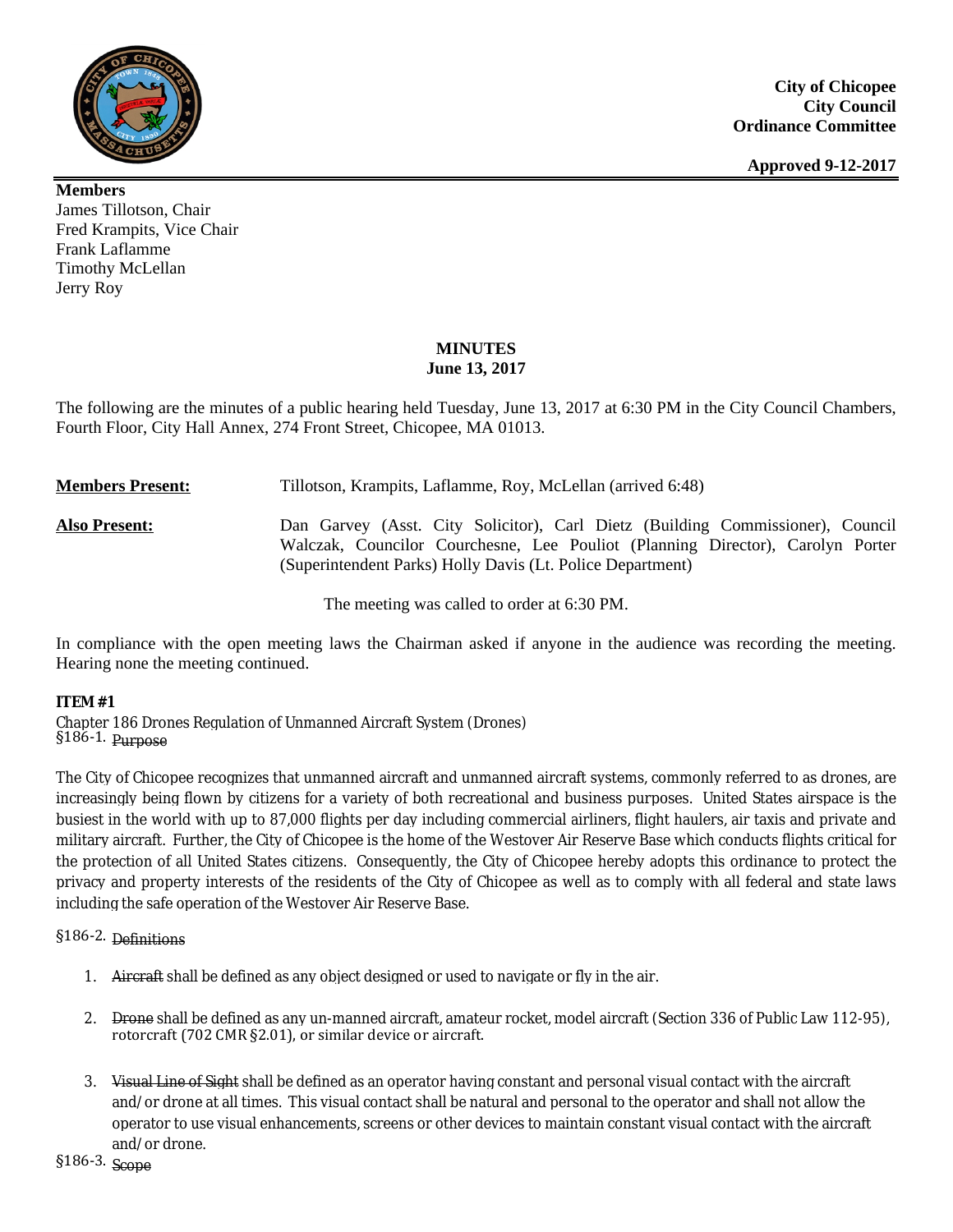This ordinance shall apply to all drones and aircraft, as defined herein, to the extent allowed pursuant to state and federal law. This ordinance shall be limited to those drones/aircraft that weigh less than fifty-five (55) pounds and which are flown by a private citizen below four hundred (400) feet.

# §186-4. Regulations

- 1. All aircraft and drones shall comply with all regulations as established by the Federal Aviation Administration.
- 2. A drone and/or aircraft shall only take off and land on private property owned by the operator or where written permission is granted by the landowner. Said written permission shall include the name and signature of the land owner, the address of the property and the permissible dates and hours of operations and shall be in the possession of the drone operator during operation of the drone.
- 3. All operators who use an aircraft and/or drone for non-business or non-commercial purposes shall also comply with the following regulations:
	- a. Register with the Federal Aviation Administration and maintain proper documentation of the same.
	- b. As required by Federal law, fly below four hundred (400) feet at all times.
	- c. Maintain at all times a visual line of sight of the aircraft and/or drone as defined above.
	- d. No operator shall operate an aircraft and/or drone over a crowd or person(s) not directly participating in its operation.
	- e. No operator shall operate an aircraft and/or drone prior to sunrise or subsequent to sunset.
	- f. No aircraft and/or drone shall be weaponized.
	- g. No aircraft or drone shall photograph or videotape any person without the prior written permission of that person. All operators shall maintain this written permission while operating the aircraft and/or drone and for a period of seven (7) years thereafter.
	- h. No aircraft or drone shall operate over private property without the prior written permission from the landowner which shall be in the possession of the operator during operation.
	- i. No aircraft or drone shall operate over any property owned or controlled by the City of Chicopee unless prior written authorization is secured by the operator.
	- j. No drone shall be flown within five miles of a civilian or military airport without first contacting the control tower before flying.

# §186-5. Violations and Penalties

Any person who violates any provision of this ordinance shall be subject to the following fines schedule:

| 1. First offense:                | Written warning |
|----------------------------------|-----------------|
| 2. Second offense:               | \$100.00 fine   |
| 3. Third offense:                | \$250.00 fine   |
| 4. Fourth or subsequent offense: | \$300.00 fine   |
|                                  |                 |

The City of Chicopee Police Department or their designee shall enforce this ordinance.

**Councilor Roy** asked if the Police Department will have a separate set of rules if they decide to get a drone.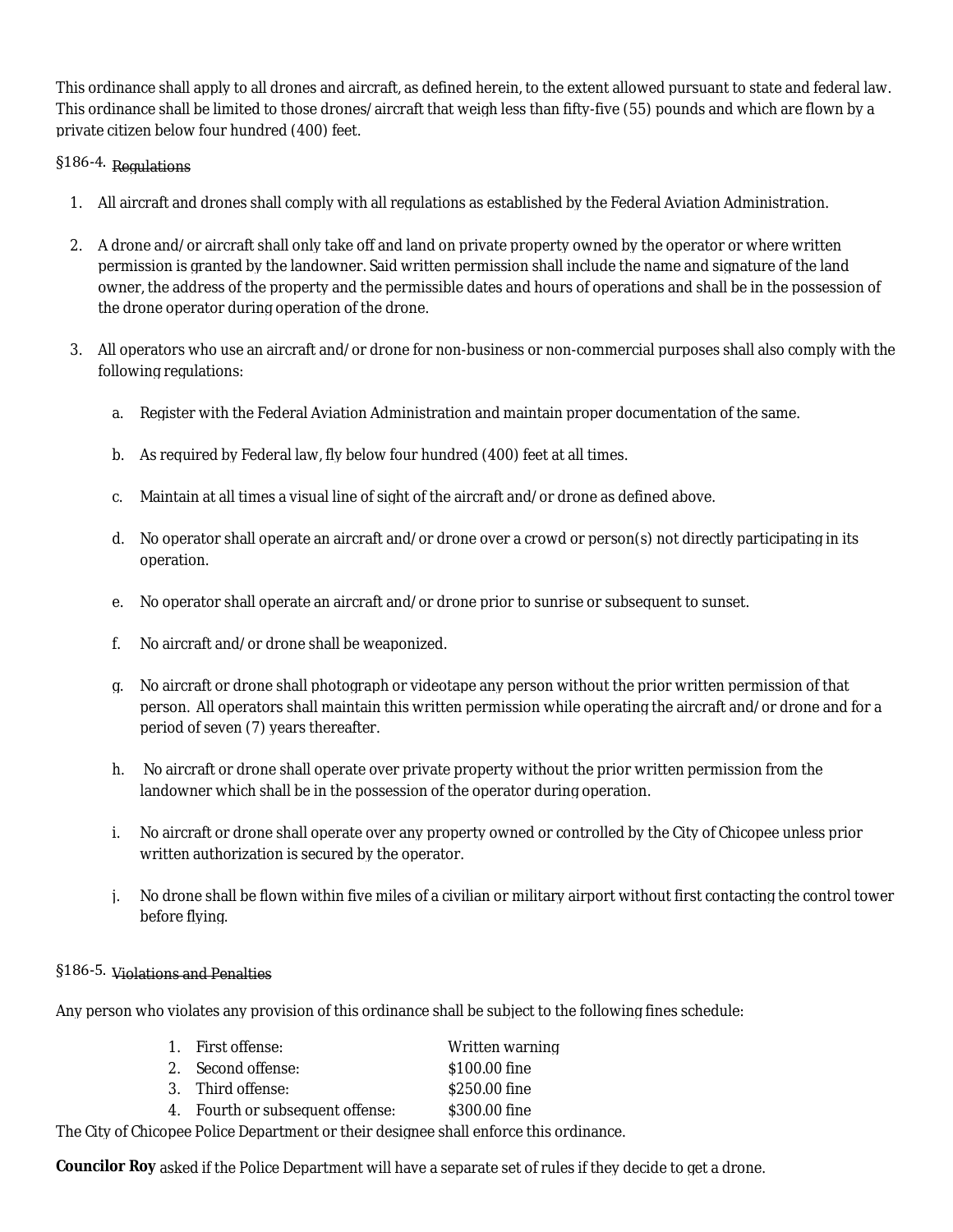**Councilor Tillotson** answered yes they will be governed by the FAF. There are different regulations for Commercial use also.

**Attorney Garvey** stated that the regulations that we are going to adopt under 186-43 says all operators that use aircraft and or drones for non-business and non-commercial purposes, so the city would be considered a business or commercial purpose; whereas someone has a commercial license this ordinance wouldn't apply but it applies to everyone else. He stated there are a lot of requirements that if you have a commercial license in the City of Chicopee you are required to notify the tower.

**Councilor Tillotson** stated the Colonel was very concerned, he put it in writing and made it very official. Councilor Tillotson read a comment from the Colonel at Westover Air Base;

No drones shall be flown within five miles of the civilian of military airport without first contacting the control tower before flying.

Never fly near another aircraft.

**Councilor Tillotson** stated that these are all recommendations from the Federal Aviation Association.

**Councilor Tillotson** stated even if you're flying for a hobby or recreation, you have to obey the five mile rule and contact the control tower.

Councilor Roy motion to approve with corrections – Councilor Laflamme 2nd the motion – motion passed

Committee vote  $4 - 0$  favorable

# Revised Drone Ordinance

BE IT ORDAINED by the City Council that the Code of the City of Chicopee for the Year 1991, as amended, be and is hereby further amended as follows:

By adding Chapter 186 – Regulation of Unmanned Aircraft Systems (Drones)

§186-1. Purpose

The City of Chicopee recognizes that unmanned aircraft and unmanned aircraft systems, commonly referred to as drones, are increasingly being flown by citizens for a variety of both recreational and business purposes. United States airspace is the busiest in the world with up to 87,000 flights per day including commercial airliners, flight haulers, air taxis and private and military aircraft. Further, the City of Chicopee is the home of the Westover Air Force Base which conducts flights critical for the protection of all United States citizens. Consequently, the City of Chicopee hereby adopts this ordinance to protect the privacy and property interests of the residents of the City of Chicopee as well as to comply with all federal and state laws including the safe operation of the Westover Air Force Base.

# §186-2. Definitions

4. Aircraft shall be defined as any object designed or used to navigate or fly in the air.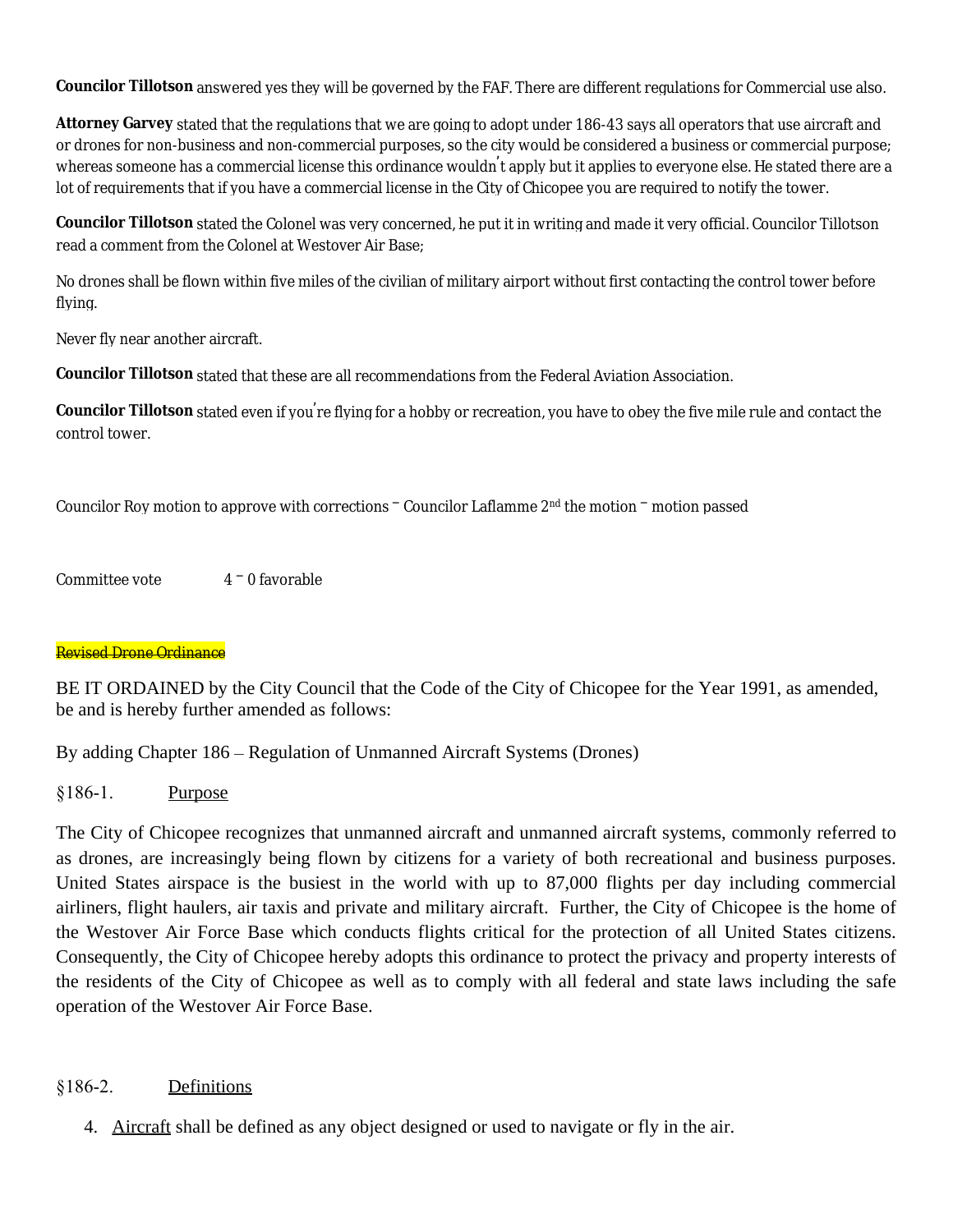- 5. Drone shall be defined as any un-manned aircraft, amateur rocket, model aircraft (Section 336 of Public Law 112-95), rotorcraft (702 CMR §2.01), or similar device or aircraft.
- 6. Visual Line of Sight shall be defined as an operator having constant and personal visual contact with the aircraft and/or drone at all times. This visual contact shall be natural and personal to the operator and shall not allow the operator to use visual enhancements, screens or other devices to maintain constant visual contact with the aircraft and/or drone.

# §186-3. Scope

This ordinance shall apply to all drones and aircraft, as defined herein, to the extent allowed pursuant to state and federal law. This ordinance shall be limited to those drones/aircraft that weigh less than fifty-five (55) pounds and which are flown by a private citizen below four hundred (400) feet.

# §186-4. Regulations

- 4. All aircraft and drones shall comply with all regulations as established by the Federal Aviation Administration.
- 5. A drone and/or aircraft shall only take off and land on private property owned by the operator or where written permission is granted by the landowner. Said written permission shall include the name and signature of the land owner, the address of the property and the permissible dates and hours of operations.
- 6. All operators who use an aircraft and/or drone for non-business or commercial purposes shall also comply with the following regulations:
	- k. Register with the Federal Aviation Administration and maintain proper documentation of the same.
	- l. As required by Federal law, fly below four hundred (400) feet at all times.
	- m. Maintain at all times a visual line of sight of the aircraft and/or drone as defined above.
	- n. No operator shall operate an aircraft and/or drone over a person(s) not directly participating in its operation.
	- o. No operator shall operate an aircraft and/or drone prior to sunrise or subsequent to sunset.
	- p. No aircraft and/or drone shall be weaponized.
	- q. No aircraft or drone shall photograph or videotape any person without the prior written permission of that person. All operators shall maintain this written permission for a period of seven (7) years.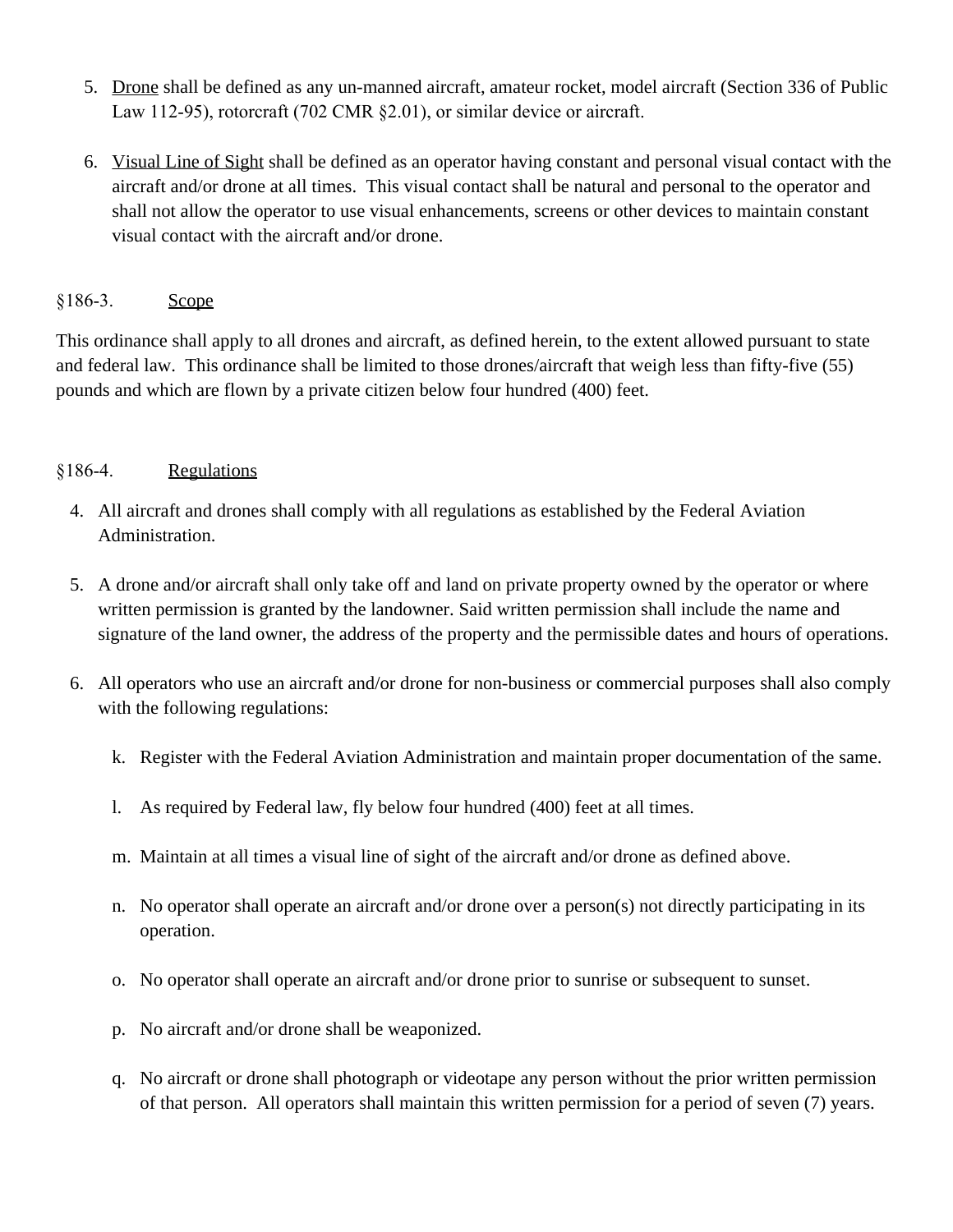- r. No aircraft or drone shall operate over private property without the prior written permission from the landowner.
- s. No aircraft or drone shall operate over any property owned or controlled by the City of Chicopee unless prior written authorization is secured by the operator.
- t. No drone shall be flown within five miles of a civilian or military airport without first contracting the control tower before flying.
- u. No operator shall operate an aircraft and/or drone in close proximity or near another aircraft.
- v. No operator shall operate an aircraft and/or drone in bad weather.

# §186-5. Violations and Penalties

Any person who violates any provision of this ordinance shall be subject to the following fines schedule:

| 5. First offense:                | Written warning |  |  |
|----------------------------------|-----------------|--|--|
| 6. Second offense:               | \$100.00 fine   |  |  |
| 7. Third offense:                | \$250.00 fine   |  |  |
| 8. Fourth or subsequent offense: | \$300.00 fine   |  |  |

The City of Chicopee Police Department or their designee shall enforce this ordinance.

## **ITEM #2**

Delete Chapter 275-66A 275-66 A Burnett Road

> A. No further business, commercial or industrial development shall occur on Burnet Road from the Ludlow/Chicopee line to the intersection of New Lombard Road and Burnett Road and any appurtenant street for a period of one year commencing on January 1, 2017, and terminating on December 31, 2017, except by special permit.

Councilor Krampits motion to approve – Councilor Roy 2nd the motion – motion passed.

Committee vote  $4 - 0$  favorable

**ITEM #3** Chapter 275-71 Renewable Energy **275-71 Renewable Energy**

## **General Definitions**

*Adverse Visual Impact: When an undertaking alters directly or indirectly the viewshed from a property in a manner that would diminish that property's perceived value.*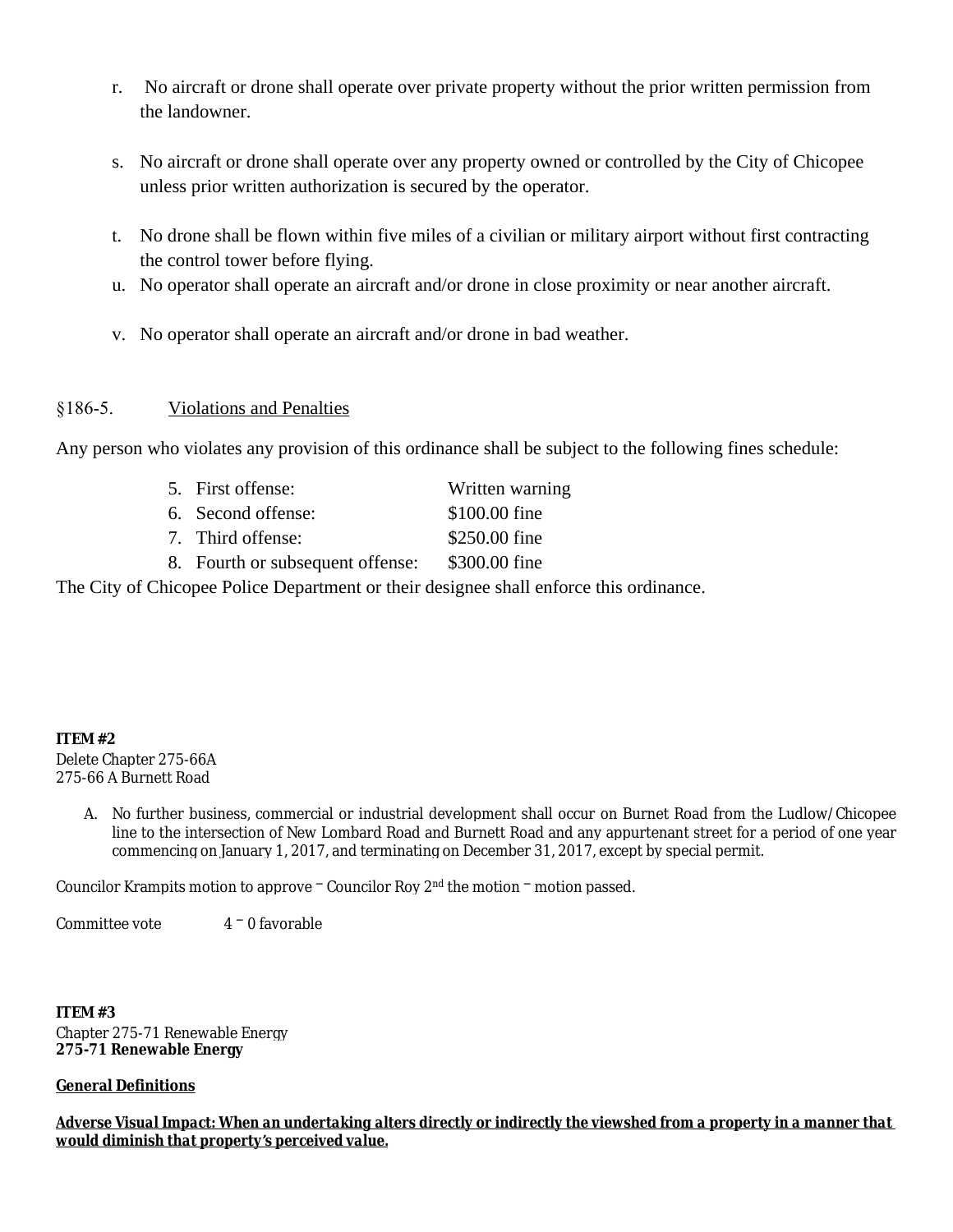*Special Permit Granting Authority*: A body of local government designated by the municipality to grant special permits. In the City of Chicopee the city council holds such authority.

*Site Plan Review Authority:* Refers to the body of local government designated by the municipality to review site plans. For the City of Chicopee the Site Plan Review Advisory Committee (SPRAC) serves as the Site Plan Review Authority.

*Zoning Enforcement Authority*: The board charged with enforcing the zoning bylaws. For the City of Chicopee the Building Commissioner serves as the Zoning Enforcement Authority.

### **Definitions (Photovoltaic Systems)**

**Greenfield –** An area of agricultural or forest land, or some other undeveloped site.

*Photovoltaic System* (also referred to as Photovoltaic Installation): An active solar energy system that converts solar energy directly into electricity.

*Rated Nameplate Capacity*: The maximum rated output of electric power production of the photovoltaic system in watts of Direct Current (DC).

*Solar Energy*: Radiant energy received from the sun that can be collected in the form of heat or light by a solar collector.

*Solar Energy System, Grid-Intertie:* A photovoltaic system that is connected to an electric circuit served by an electric utility.

*Solar Energy System, Ground-Mounted:* An Active Solar Energy System that is structurally mounted to the ground and is not roof-mounted; may be of any size (small-, medium-or large-scale).

*Solar Energy System, Large-Scale:* An Active Solar Energy System that occupies more than 40,000 square feet of surface area (equivalent to a rated nameplate capacity of about 250kW DC or greater).

*Solar Energy System, Medium-Scale:* An Active Solar Energy System that occupies more than 1,750 but less than 40,000 square feet of surface area (equivalent to a rated nameplate capacity of about 10 - 250 kW DC).

*Solar Energy System, Off-Grid:* A photovoltaic solar energy system in which the circuits energized by the solar energy system are not electrically connected in any way to electric circuits that are served by an electric utility.

*Solar Energy System, Roof-Mounted:* An Active Solar Energy System that is structurally mounted to the roof of a building or structure; may be of any size (small-, medium-or large-scale).

*Solar Energy System, Small-Scale:* An Active Solar Energy System that occupies 1,750 square feet of surface area or less (equivalent to a rated nameplate capacity of about 10 kW DC or less).

## **Definitions (Wind Systems)**

*Building Integrated Wind Energy System:* A building-mounted wind energy conversion system that has a manufacturer's rating of 10 kW or less and projects no more than fifteen (15) feet above the highest point on the roof and shall not be considered a small wind energy system in terms of area and setback requirements. This definition also covers, for the purposes of this zoning provision, other wind energy systems primarily used for land-based applications which may be permanently mounted and operated on a building.

*Utility-Scale Wind Energy Facility:* A commercial wind energy facility, where the primary use of the facility is electrical generation to be sold to the wholesale electricity markets.

*Wind Energy Facility:* All of the equipment, machinery and structures together utilized to convert wind to electricity. This includes, but is not limited to, developer-owned electrical equipment, storage, collection and supply equipment, service and access roads, and one or more wind turbines.

*Wind Turbine:* A device that converts kinetic wind energy into rotational energy to drive an electrical generator. A wind turbine typically consists of a tower, nacelle body, and a rotor with two or more blades.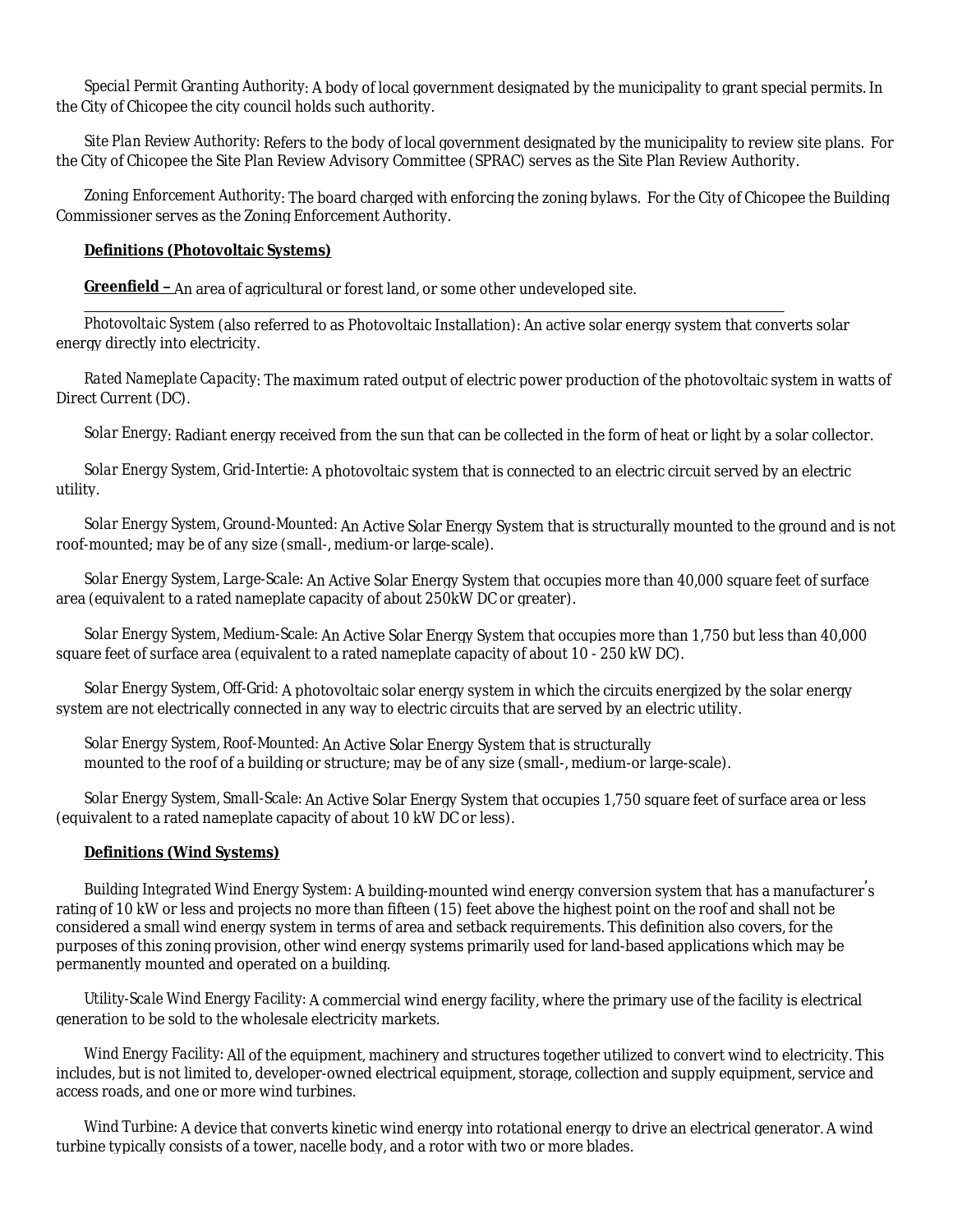# **A. Purpose**

The purpose of this ordinance is to;

- **1.** Promote the use of renewable energy systems, including the creation of new large-scale ground-mounted solar photovoltaic installations and wind energy facilities.
- **2.** Provide standards for the placement, design, construction, operation, monitoring, modification and removal of such installations that address public safety and minimize impacts on scenic, natural and historic resources and residential viewsheds.
- **3.** Ensure adequate financial assurance for the eventual decommissioning of such facilities.

## **B. Applicability**

- 1. All renewable energy installations shall be installed in compliance with the requirements of Chicopee City Code Chapter 275 – 71; state and federal law, and the standards and procedures established by Chicopee Electric Light (CEL) or Western Massachusetts Electric Company (WMECO). This requirement pertains to physical modifications that alter the type, configuration or size of installations pre-existing this ordinance and those installations permitted in accordance with this ordinance. This section also pertains to physical modifications that materially alter the type, configuration or size of these installations or related equipment.
- 2. Nothing in this chapter should be construed to prevent the installation of accessory roof mounted solar photovoltaic installations.

## **C. Process**

The following identifies those uses that are allowable and those that may be allowed only by special permit. The City Council is the special permit granting authority in accordance with Chicopee City Code, § [275-9](http://ecode360.com/6481706#6481706). The construction and operation of all solar photovoltaic installations and wind energy facilities shall be consistent with all applicable local, state and federal requirements, including but not limited to all applicable safety, construction, electrical, and communications requirements. All buildings and fixtures forming part of a solar photovoltaic installation or wind energy facility shall be constructed in accordance with the State Building Code.

## **D. Utility Notification**

**1**. **For installations that do not require a special permit**: Prior to issuance of building and/or electrical permit, the installation owner or operator must enter into an interconnection agreement with the utility company that operates the electrical grid for which the installation connection is proposed. Proof of the interconnection agreement shall be presented to the Building Department with the permit application. Projects that are not designed to connect to an electrical grid are exempt but must comply with all other relevant requirements.

**2**. **For installations requiring a special permit:** No special permit applications shall be accepted unless installation owners provide written proof that they have notified the utility company that operates the electrical grid for which the installation connection is proposed.

#### **E. Solar**

## **1. Production for On-Site Use**

The following conditions shall apply to all installations designed to convert solar energy into a power source for residential, commercial, business and industrial uses where the primary purpose of the system is to generate power for those uses. These uses are permitted in any zoning district within the city.

a. **Visual Impact:** All solar conversion installations shall be designed and located to minimize adverse visual impacts, defined as *an undertaking that alters directly or indirectly the viewshed from a property in a manner that would diminish that property's perceived value* Adverse visual impacts can be mitigated through a variety of actions in design, construction and maintenance. The removal of the natural or existing vegetation is the single most noticeable visual impact of a project and shall be held to a minimum to achieve community acceptance. Clearing only what vegetation is necessary for the construction can eliminate or reduce the need to mitigate. However, proper sight distances, clear zones and horizontal clearance requirements must be considered. All abutting property shall be visually screened from the project through any one or combination of the following: location, distance, plantings, existing vegetation and fencing (not to exceed six feet).

b. **Pole Mounted Installations:** If solar conversion installations are mounted on a pole or other apparatus separate from a principal or accessory structure, said apparatus must comply with accessory structure regulations within their respective zoning districts and be set back from adjoining property lot lines at a ratio of  $1^{'}$  apparatus height to <mark>0.5<sup>'</sup> of setback or a minimum of the underlying</mark> setback requirement,.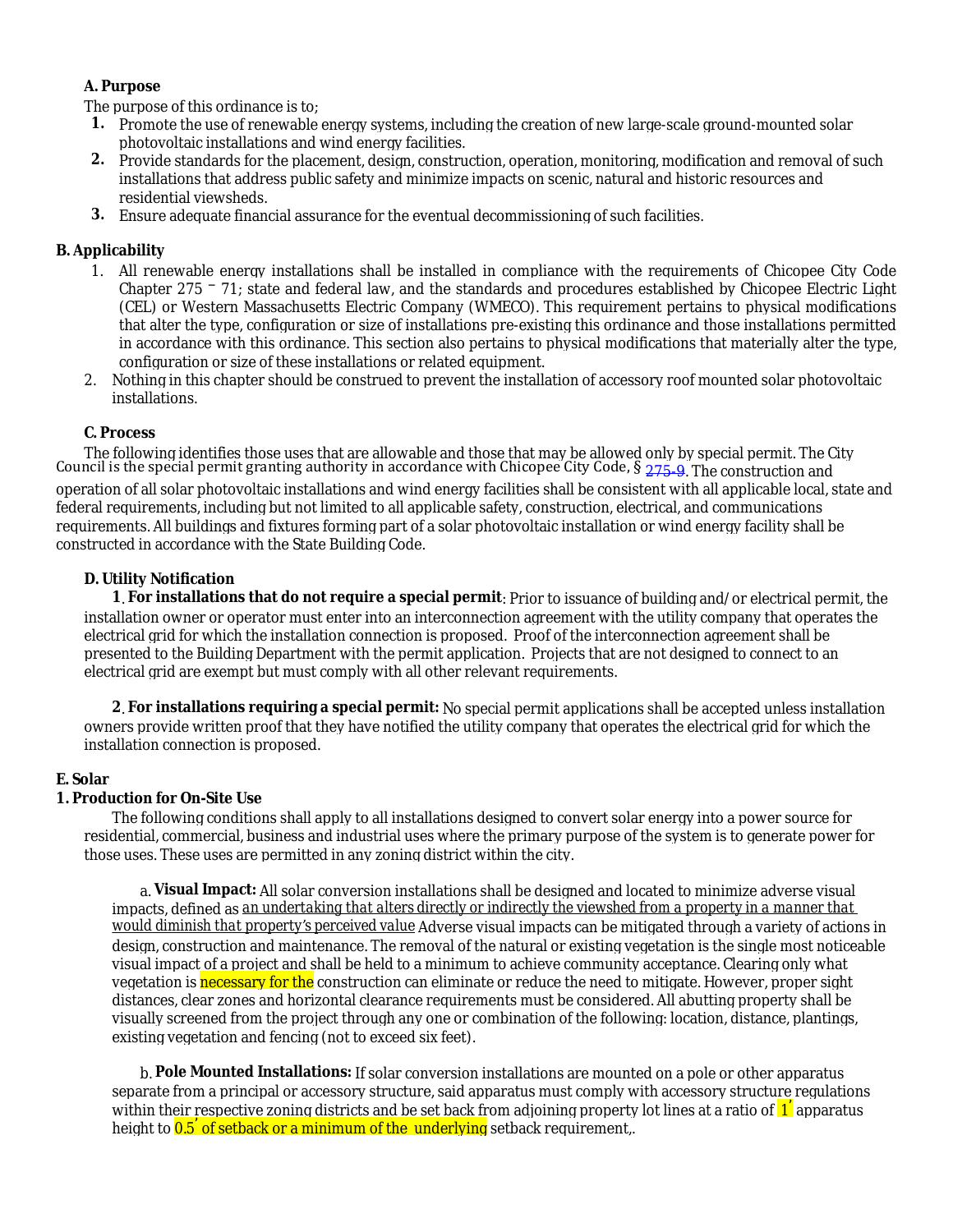c. **Rooftop Installations:** Rooftop solar conversion installations that are not flush mounted must not exceed the overall building height limits of the underlying district. Height is measured to the highest protruding point of the solar energy system at its fullest extension<mark>, not to exceed 5<sup>'</sup> above the roof line.</mark>

d. **Utility Notification:** Written proof that CEL or WMECO is in discussions with the applicant regarding an interconnection agreement must be submitted with all permit applications. No building or electrical permits will be issued until the installation owner or operator enters into an interconnection agreement with the utility company that operates the electrical grid for which the installation connection is proposed. Proof of the interconnection agreement shall be presented to the Building Department with the permit application. Projects that are not designed to connect to an electrical grid are exempt but must comply with all other relevant requirements. Reasonable efforts, as determined by the City Council with guidance from the Planning Department, shall be made to place all utility connections from the solar photovoltaic installation underground, depending on appropriate soil conditions, shape, and topography of the site and any requirements of the utility provider. Electrical transformers for utility interconnections may be aboveground if required by the utility provider.

## **2. Production for Off-Site Use**

The construction of a solar energy system intended for off-site generation as set forth in Chicopee City Code Chapter 275-6 and shall comply with all requirements set forth herein.

### **275-66: Burnett Road**

Regulations promulgated in Chapter 275-66, which regulate new development on Burnett Road and appurtenant streets, shall not apply to solar energy projects proposed for the Burnett Road area of the City.

- a. **Screening:** Structures must be shielded from view and/or located to avoid adverse visual impacts as deemed necessary by and in the opinion of the Site Plan Review Advisory Committee.
	- i. Landscaping:

(a) Plantings intended to provide screening shall be evergreen, installed at a minimum of 6' in height measured from the top of the root ball to the tip of the plant and spaced to create a visual barrier.

(b) Deciduous buffers: deciduous or mixed deciduous and evergreen buffers shall be a minimum of 40' wide and are counted as part of the setback.

- ii. Natural features: Natural features and features designed to appear as natural features may be employed as visual barriers. Existing vegetation must be at least 40' in width and adequately dense to provide sufficient screening.
- iii. Fencing: Fences shall be installed at a minimum of 6'and shall be solid in appearance.
- b. **Setbacks:** The purpose of setbacks is to mitigate adverse impacts on abutting properties. For large-scale, ground-mounted solar photovoltaic installations, front, side and rear setbacks shall be as follows:
	- i. Minimum of 50' .
	- ii. Every abutting property shall be visually screened from the project through any one or combination of the following landscaping, existing vegetation and fencing (not to exceed  $8^{'}$ ). Fencing in excess of  $8^{'}$ requires a variance from the Chicopee Zoning Board of Appeals .
- c. **Lighting:** Lighting of parts of the solar energy system shall be limited to that required for safety and operational purposes, and shall be designed to minimize glare on abutting properties and be directed downward with full cutoff fixtures to reduce light pollution. The City suggests the use of LED systems whenever possible to conserve electricity.
- **d. Signage**: Signs on the solar energy system shall comply with the dimensional and setback requirements of the underlying zoning regulations. Signage in districts with no signage requirements are limited to 2 signs, 3 square feet in size, maximum of 5<sup>'</sup> in height, and located in such a manner that there is an unobstructed view of the street from an access drive. Signage required for safety, emergency or by code is excluded from the signage requirements in this section.
- **e. Appurtenant Structures:** All appurtenant structures to large-scale ground-mounted solar photovoltaic installations shall be subject to reasonable regulations as adopted by the Planning Board concerning the bulk and height of structures, lot area, setbacks, open space, parking and building coverage requirements. All such appurtenant structures, including but not limited to, equipment shelters, storage facilities, transformers, and substations, shall be architecturally compatible with each other. Whenever reasonable, structures should be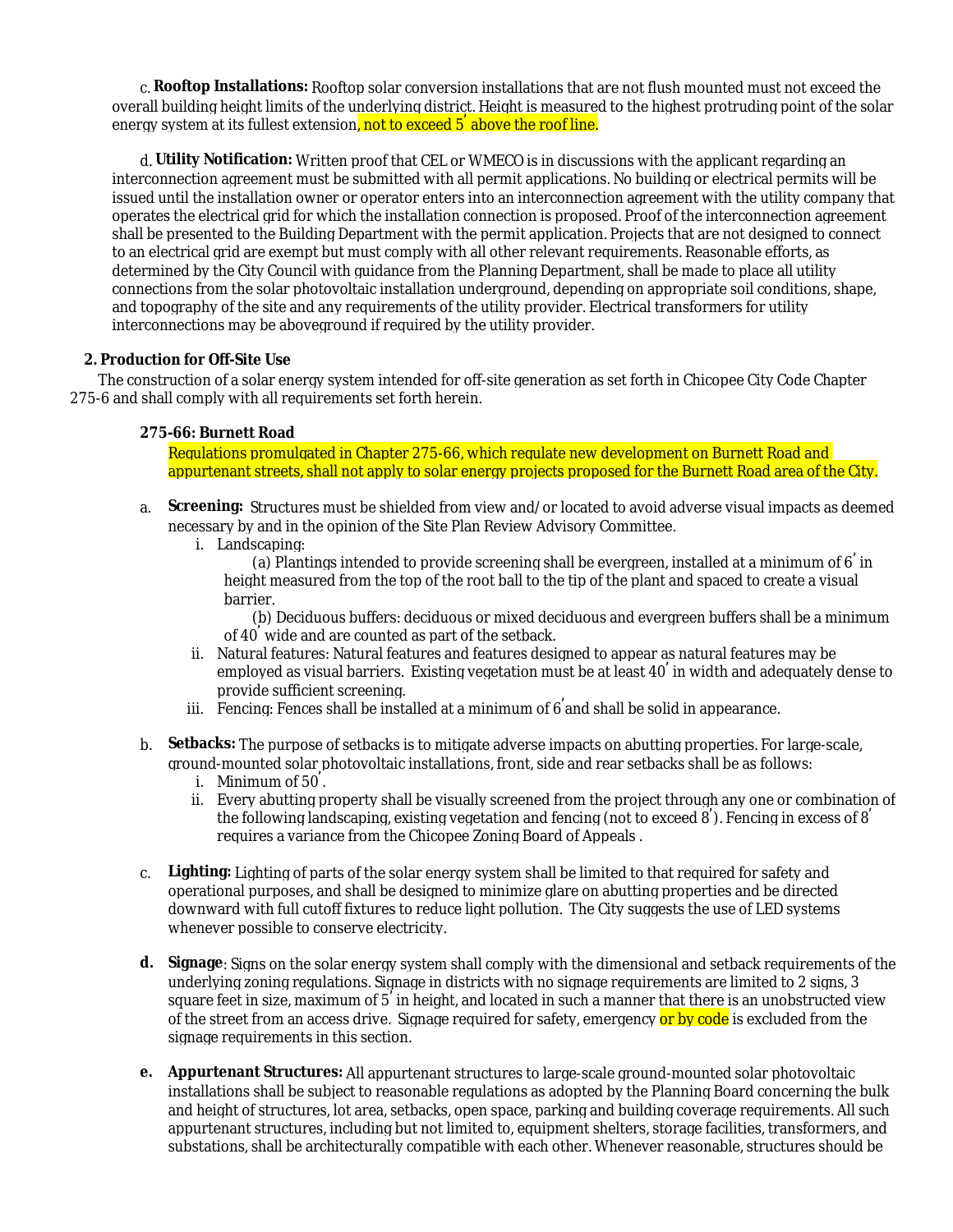shielded from view by existing vegetation or plantings and/or joined or clustered to avoid adverse visual impacts

- f. **Parking:** Reasonable on-site parking is required for vehicles that will service solar energy systems. Please refer to (Parking and Loading) Chapter  $275 - 40$  (N)(2)(V)
- g. **Consultants:** Upon submission of an application for a renewable energy installation requiring Site Plan Review Advisory Committee Review, the Permit Granting Authority will be authorized to hire outside consultants, pursuant to MGL c.44,  $\S53G$ . As necessary, the applicant may be required to pay the consultant's fees.
- h. **Emergency Services:** The applicant shall provide a copy of the project summary, electrical schematic, and site plan to local emergency service providers, as designated by the Site Plan Review Advisory Committee. Upon request, the applicant shall cooperate with local emergency services in developing an emergency response plan. All means of disconnecting the solar energy system shall be clearly marked. The applicant or system owner shall maintain a phone number and identify a responsible person for the public to contact with inquiries and complaints throughout the life of the project. The owner or operator shall be required to provide a secure, tamper proof storage box for keys or other access tools at each locked entrance to the facility and maintain a complete set of all keys or devices required to gain emergency access to all areas, buildings and equipment of the facility. The owner or operator shall designate a representative who is available 24 hours a day, 7 days a week, to respond to emergency situations. This individual shall be required to respond to an emergency situation within 45 minutes of notification.
- i. **Security:** The solar energy system shall be designed to prevent unauthorized access. Access to electrical equipment shall be locked where possible.
- j. **Operation & Maintenance Plan:** The applicant shall submit a plan for maintenance of access roads and storm water controls, as well as general procedures for operational maintenance of the solar energy system. Site access shall be maintained to a level acceptable to the local Fire Chief, Police Chief, Emergency Medical Services and Site Plan Review Advisory Committee.
- **k. Land Clearing, Soil Erosion and Habitat Impacts:** Clearing of natural vegetation shall be limited to that which is necessary for the construction, operation and maintenance of the large-scale ground-mounted solar photovoltaic installation and per best management practices of natural areas or good husbandry of the land or forest otherwise prescribed by applicable laws, regulations and bylaws and defined by Mass General Law Chapter 131, Section 140; 310 CMR Wetlands Protection; and Chicopee Stormwater Ordinance: City Code Chapter 231. The clearing of greenfields/ undeveloped landscapes and the development of such facilities is highly discouraged.
- l. **Financial Surety:** Proponents of renewable energy projects shall provide a form of surety, either through escrow account, bond or otherwise, to cover the cost of removal or failure to maintain in the event the city must maintain or dismantle, remove and properly dispose of the facility and remediate the landscape in an amount and form determined to be reasonable by the Site Plan Review Advisory Committee, but in no event to exceed more than 125 percent of the cost of removal and compliance with the additional requirements set forth herein, as determined by the applicant. Such surety will not be required for municipally or state-owned facilities. The applicant shall submit a fully inclusive estimate of the costs associated with removal and disposal, prepared by a qualified engineer. The amount shall include a mechanism for calculating increased removal and disposal costs due to inflation

#### m. **Abandonment and Removal**

i. Abandonment**:** Absent notice of a proposed date of decommissioning or written notice of extenuating circumstances, the installation shall be considered abandoned when it fails to operate for more than one year. If the owner or operator of the installation fails to remove the installation in accordance with the requirements of this section within 150 days of abandonment or the proposed date of decommissioning, the city may enter the property and physically remove the installation.

ii. Removal Requirements**:** Any installation which has reached the end of its useful life or has been abandoned, shall be removed. The owner or operator shall physically remove the installation no more than 150 days after the date of discontinued operations. The owner or operator shall notify the City of Chicopee by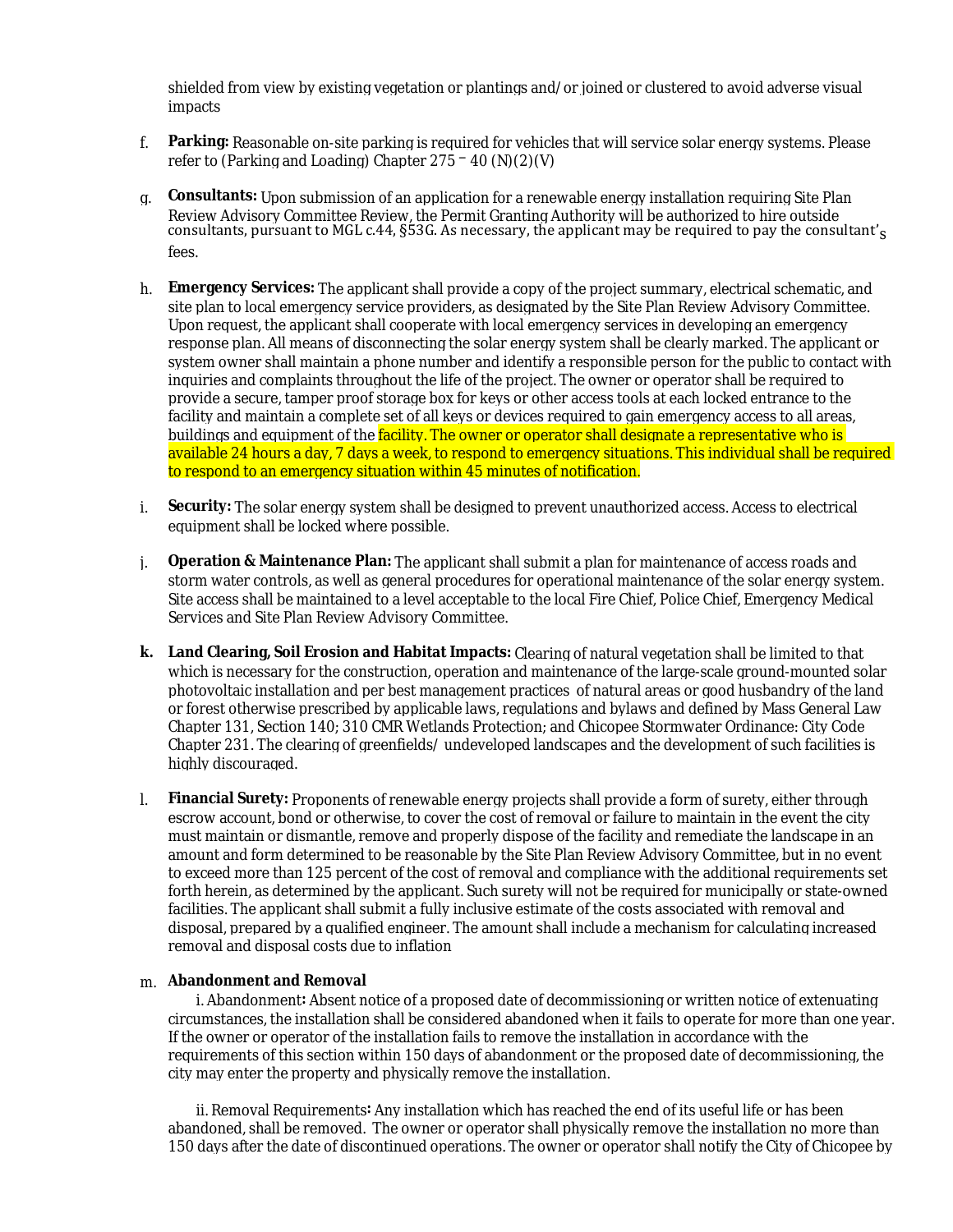certified mail of the proposed date of discontinued operations and plans for removal. Decommissioning shall consist of:

- (a) Physical removal of all structures, equipment, security barriers and transmission lines from the site.
- (b) Disposal of all solid and hazardous wastes in accordance with local, state and federal waste disposal regulations.
- (c) Stabilization or re-vegetation of the site as necessary to minimize erosion. The Site Plan Review Advisory Committee may allow the owner or operator to leave landscaping or designated below-grade foundations in order to minimize erosion and disruption to vegetation.

### **F. Wind**

## **1. Residential & Business Production – Individual Use**

The following conditions shall apply to all structures and devices designed to convert wind energy into a usable power source for residential, commercial, business and industrial uses where the primary purpose of the system is to provide power for those uses.

- a. Pole mounted wind conversion systems are prohibited.
- b. Building integrated wind conversion systems are permitted in all zoning districts. For the purpose of this chapter, building integrated systems refer only to systems encased within a principle or accessory building**.**

### **2. Production for Commercial Sale**

The following conditions shall apply to all structures and devices designed to convert wind energy into a usable power source for commercial sale.

- a. Pole mounted wind conversion systems are prohibited.
- b. Building integrated wind conversion systems are permitted. All such systems shall have a protective shroud to contain projectiles in the event of system malfunction.
- c. No wind energy conversion system shall be erected, used or otherwise employed if said device interrupts or disturbs radio or television signal reception.
- d. As per Chicopee Noise Ordinance: City Code Chapter 200, no wind energy conversion system shall be erected, used or otherwise employed if said device causes an unreasonably loud, disturbing or unnecessary noise.
- e. Monitoring and Maintenance: The applicant shall maintain the wind energy facility in good condition. Maintenance shall include, but not be limited to, painting, structural repairs, emergency braking (stopping) and integrity of security measures. Site access shall be maintained to a level acceptable to the local Fire Chief and Emergency Medical Services. The project owner shall be responsible for the cost of maintaining the wind energy facility.
- f. e. Abandonment or Decommissioning: Removal Requirements. Any wind energy facility which has reached the end of its useful life or has been abandoned shall be removed. The owner/operator shall physically remove the facility no more than 150 days after the date of discontinued operations. Decommissioning shall consist of: (a) Physical removal of all wind turbines, structures, equipment, security barriers and transmission lines from the site. (b) Disposal of all solid and hazardous wastes in accordance with local, state, and federal waste disposal regulations. (c) Stabilization or re-vegetation of the site as necessary to minimize erosion.
- g. Financial Surety Applicants for commercial-scale wind energy facilities shall provide a form of surety, either through escrow account, bond or otherwise, to cover the cost of removal and disposal or failure to maintain in the event the city must maintain or remove the facility and remediate the landscape in an amount and form determined to be reasonable by the Site Plan Review Advisory Committee, but in no event to exceed more than 125 percent of the cost of removal and compliance with the additional requirements set forth herein, as determined by the applicant. Such surety will not be required for municipally or state-owned facilities. The applicant shall submit a fully inclusive estimate of the costs associated with removal and disposal prepared by a qualified engineer. The amount shall include a mechanism for calculating increased removal costs due to inflation.

## **G. Wood**

The Board of Health signed the following regulation on the  $22<sup>nd</sup>$  day of March, 2007. Pursuant to Massachusetts General Laws, Chapter 111 §31 and 31C, it shall be unlawful to use, install and/or maintain outdoor wood burning devices within the City of Chicopee including, but not limited to, all outdoor wood burning stoves, boilers and furnaces. For the purposes of this regulation, outdoor wood burning stoves, furnaces and boilers shall mean wood fired devices that are located outdoors and separate from the indoor building, structure or appliance to be heated, which heats water or air and then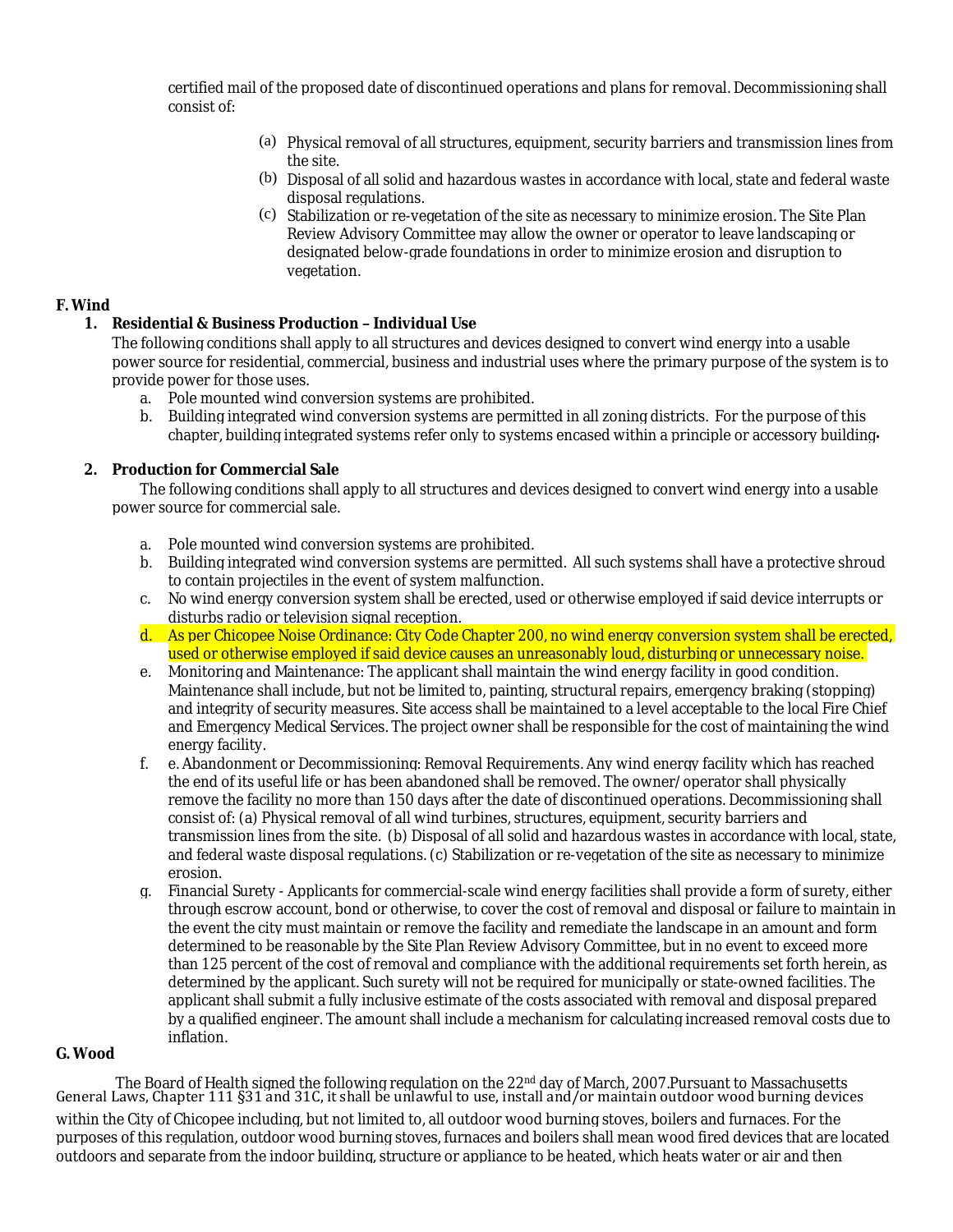transports the same by pipe(s) to an indoor building, structure or appliance for the purpose of providing heat and/or hot water.

If any provision of this Regulation or the application thereof to any person or circumstance shall to any extent be invalid or unenforceable, the remainder of this Regulation shall not be affected thereby and each other provision shall be valid and be enforceable to the fullest extent permitted by law.

# **Revised Renewable Energy**

# **275-71 Renewable Energy**

# **General Definitions**

# *Adverse Visual Impact: When an undertaking alters directly or indirectly the viewshed from a property in a manner that would diminish that property's perceived value.*

*Special Permit Granting Authority*: A body of local government designated by the municipality to grant special permits. In the City of Chicopee the city council holds such authority.

*Site Plan Review Authority:* Refers to the body of local government designated by the municipality to review site plans. For the City of Chicopee the Site Plan Review Advisory Committee (SPRAC) serves as the Site Plan Review Authority.

*Zoning Enforcement Authority*: The board charged with enforcing the zoning bylaws. For the City of Chicopee the Building Commissioner serves as the Zoning Enforcement Authority.

## **Definitions (Photovoltaic Systems)**

**Greenfield –** An area of agricultural or forest land, or some other undeveloped site.

 *Photovoltaic System* (also referred to as Photovoltaic Installation): An active solar energy system that converts solar energy directly into electricity.

*Rated Nameplate Capacity*: The maximum rated output of electric power production of the photovoltaic system in watts of Direct Current (DC).

*Solar Energy*: Radiant energy received from the sun that can be collected in the form of heat or light by a solar collector.

*Solar Energy System, Grid-Intertie:* A photovoltaic system that is connected to an electric circuit served by an electric utility.

*Solar Energy System, Ground-Mounted:* An Active Solar Energy System that is structurally mounted to the ground and is not roof-mounted; may be of any size (small-, medium-or large-scale).

*Solar Energy System, Large-Scale:* An Active Solar Energy System that occupies more than 40,000 square feet of surface area (equivalent to a rated nameplate capacity of about 250kW DC or greater).

*Solar Energy System, Medium-Scale:* An Active Solar Energy System that occupies more than 1,750 but less than 40,000 square feet of surface area (equivalent to a rated nameplate capacity of about 10 - 250 kW DC).

*Solar Energy System, Off-Grid:* A photovoltaic solar energy system in which the circuits energized by the solar energy system are not electrically connected in any way to electric circuits that are served by an electric utility.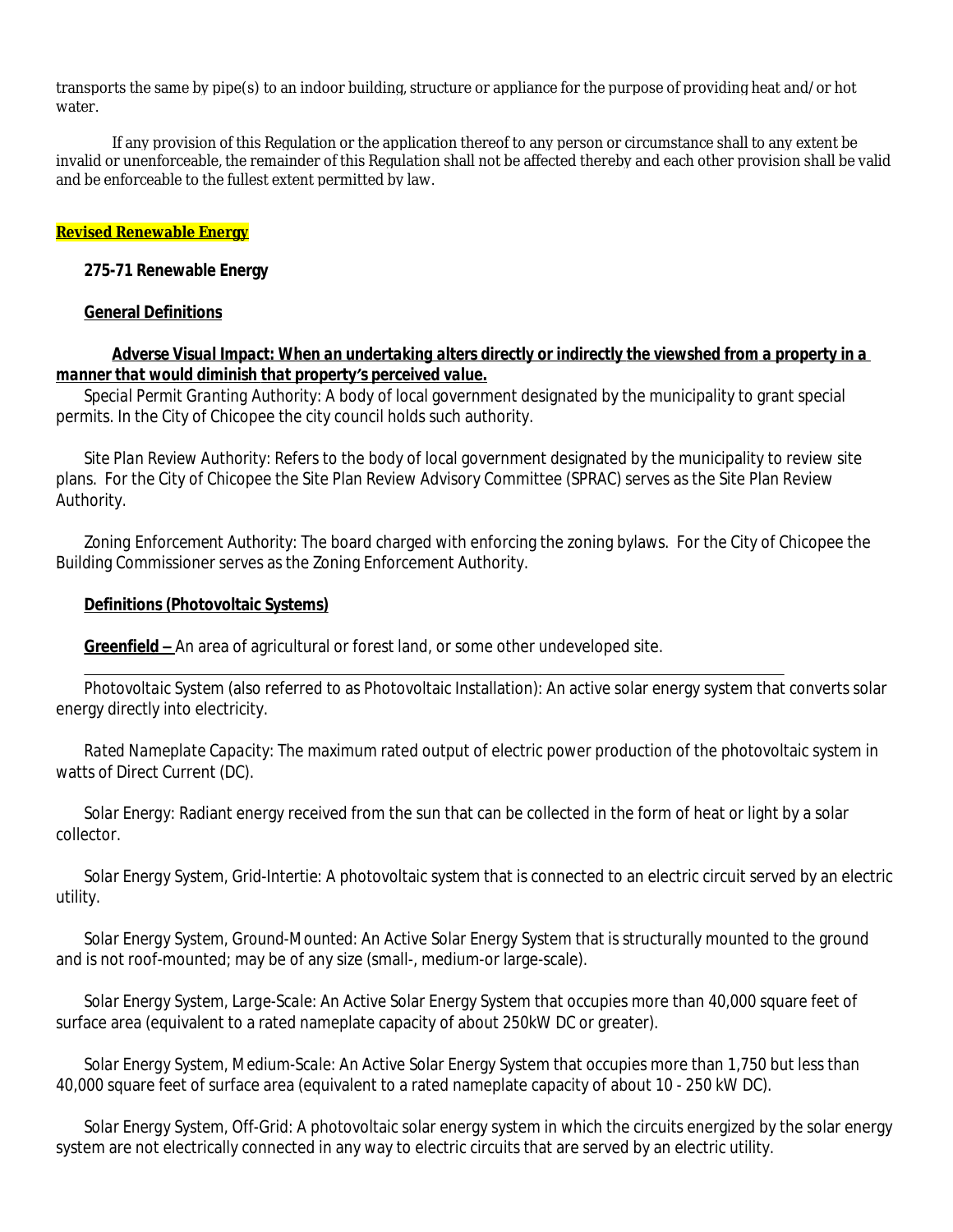*Solar Energy System, Roof-Mounted:* An Active Solar Energy System that is structurally mounted to the roof of a building or structure; may be of any size (small-, medium-or large-scale).

*Solar Energy System, Small-Scale:* An Active Solar Energy System that occupies 1,750 square feet of surface area or less (equivalent to a rated nameplate capacity of about 10 kW DC or less).

# **Definitions (Wind Systems)**

*Building Integrated Wind Energy System:* A building-mounted wind energy conversion system that has a manufacturer's rating of 10 kW or less and projects no more than fifteen (15) feet above the highest point on the roof and shall not be considered a small wind energy system in terms of area and setback requirements. This definition also covers, for the purposes of this zoning provision, other wind energy systems primarily used for land-based applications which may be permanently mounted and operated on a building.

*Utility-Scale Wind Energy Facility:* A commercial wind energy facility, where the primary use of the facility is electrical generation to be sold to the wholesale electricity markets.

*Wind Energy Facility:* All of the equipment, machinery and structures together utilized to convert wind to electricity. This includes, but is not limited to, developer-owned electrical equipment, storage, collection and supply equipment, service and access roads, and one or more wind turbines.

*Wind Turbine:* A device that converts kinetic wind energy into rotational energy to drive an electrical generator. A wind turbine typically consists of a tower, nacelle body, and a rotor with two or more blades.

# **A. Purpose**

The purpose of this ordinance is to;

- **4.** Promote the use of renewable energy systems, including the creation of new large-scale ground-mounted solar photovoltaic installations and wind energy facilities.
- **5.** Provide standards for the placement, design, construction, operation, monitoring, modification and removal of such installations that address public safety and minimize impacts on scenic, natural and historic resources and residential viewsheds.
- **6.** Ensure adequate financial assurance for the eventual decommissioning of such facilities.

# **B. Applicability**

- 3. All renewable energy installations shall be installed in compliance with the requirements of Chicopee City Code Chapter 275 – 71; state and federal law, and the standards and procedures established by Chicopee Electric Light (CEL) or Western Massachusetts Electric Company (WMECO). This requirement pertains to physical modifications that alter the type, configuration or size of installations pre-existing this ordinance and those installations permitted in accordance with this ordinance. This section also pertains to physical modifications that materially alter the type, configuration or size of these installations or related equipment.
- 4. Nothing in this chapter should be construed to prevent the installation of accessory roof mounted solar photovoltaic installations.

# **C. Process**

The following identifies those uses that are allowable and those that may be allowed only by special permit. The City Council is the special permit granting authority in accordance with Chicopee City Code, § [275-9](http://ecode360.com/6481706#6481706). The construction and operation of all solar photovoltaic installations and wind energy facilities shall be consistent with all applicable local, state and federal requirements, including but not limited to all applicable safety, construction, electrical, and communications requirements. All buildings and fixtures forming part of a solar photovoltaic installation or wind energy facility shall be constructed in accordance with the State Building Code.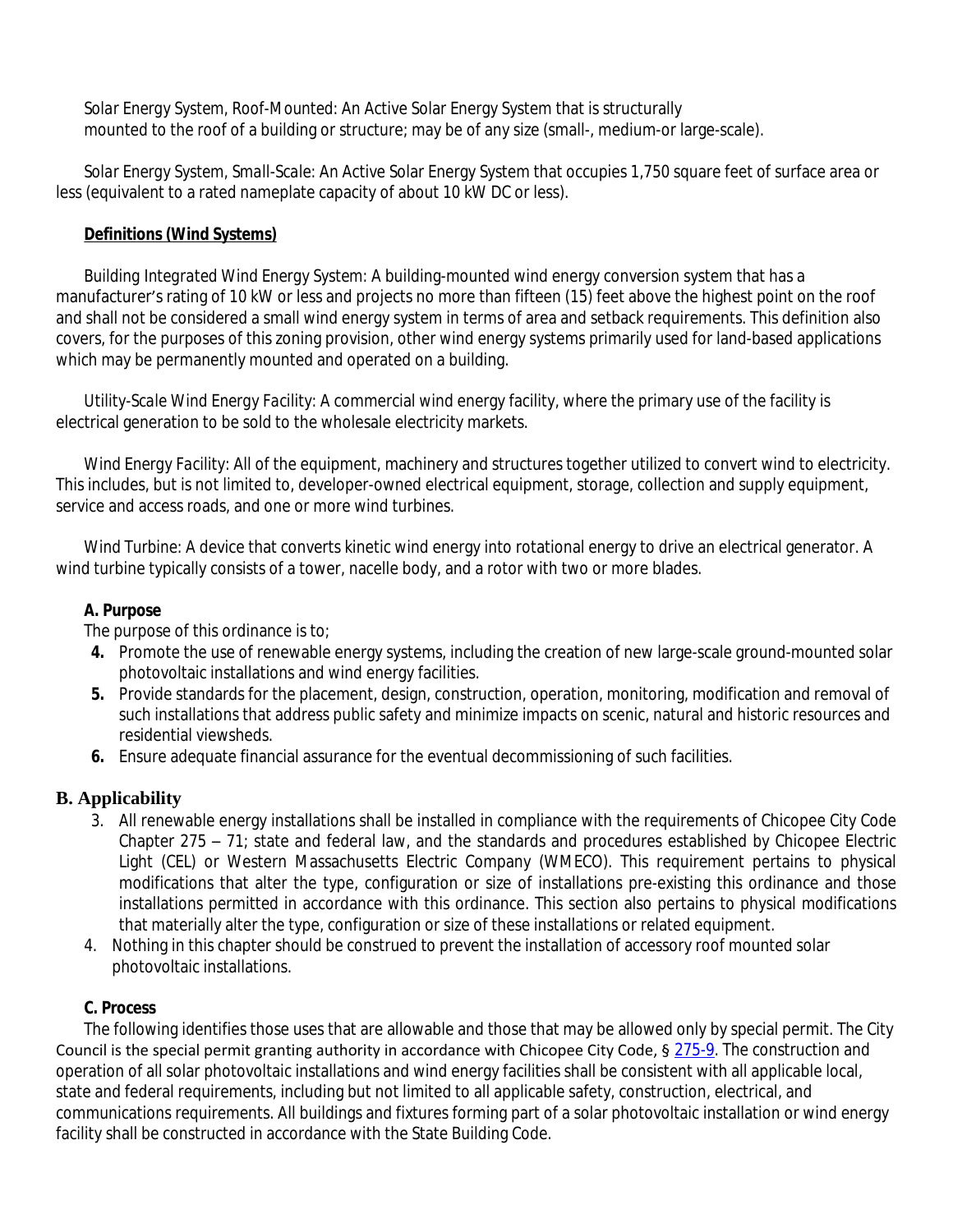# **D. Utility Notification**

**1**. **For installations that do not require a special permit**: Prior to issuance of building and/or electrical permit, the installation owner or operator must enter into an interconnection agreement with the utility company that operates the electrical grid for which the installation connection is proposed. Proof of the interconnection agreement shall be presented to the Building Department with the permit application. Projects that are not designed to connect to an electrical grid are exempt but must comply with all other relevant requirements.

**2**. **For installations requiring a special permit:** No special permit applications shall be accepted unless installation owners provide written proof that they have notified the utility company that operates the electrical grid for which the installation connection is proposed.

# **E. Solar**

# **1. Production for On-Site Use**

The following conditions shall apply to all installations designed to convert solar energy into a power source for residential, commercial, business and industrial uses where the primary purpose of the system is to generate power for those uses. These uses are permitted in any zoning district within the city.

a. **Visual Impact:** All solar conversion installations shall be designed and located to minimize adverse visual impacts, defined as *an undertaking that alters directly or indirectly the viewshed from a property in a manner that would diminish that property's perceived value* Adverse visual impacts can be mitigated through a variety of actions in design, construction and maintenance. The removal of the natural or existing vegetation is the single most noticeable visual impact of a project and shall be held to a minimum to achieve community acceptance. Clearing only what vegetation is necessary for the construction can eliminate or reduce the need to mitigate. However, proper sight distances, clear zones and horizontal clearance requirements must be considered. All abutting property shall be visually screened from the project through any one or combination of the following: location, distance, plantings, existing vegetation (located on the same parcel as the installation) and fencing (not to exceed six feet).

b. **Pole Mounted Installations:** If solar conversion installations are mounted on a pole or other apparatus separate from a principal or accessory structure, said apparatus must comply with accessory structure regulations within their respective zoning districts and be set back from adjoining property lot lines at a ratio of 1' apparatus height to 0.5' of setback or a minimum of the underlying setback requirement,.

c. **Rooftop Installations:** Rooftop solar conversion installations that are not flush mounted must not exceed the overall building height limits of the underlying district. Height is measured to the highest protruding point of the solar energy system at its fullest extension, not to exceed 5' above the roof line.

d. Wall-Mounted Installations: If solar conversion installations are mounted on building walls/facades, said installations must comply with minimum setback requirements as detailed within the property's respective zoning district.

d. **Utility Notification:** Written proof that CEL or Eversource is in discussions with the applicant regarding an interconnection agreement must be submitted with all permit applications. No building or electrical permits will be issued until the installation owner or operator enters into an interconnection agreement with the utility company that operates the electrical grid for which the installation connection is proposed. Proof of the interconnection agreement shall be presented to the Building Department with the permit application. Projects that are not designed to connect to an electrical grid are exempt but must comply with all other relevant requirements. Reasonable efforts, as determined by the City Council with guidance from the Planning Department, shall be made to place all utility connections from the solar photovoltaic installation underground, depending on appropriate soil conditions, shape, and topography of the site and any requirements of the utility provider. Electrical transformers for utility interconnections may be aboveground if required by the utility provider.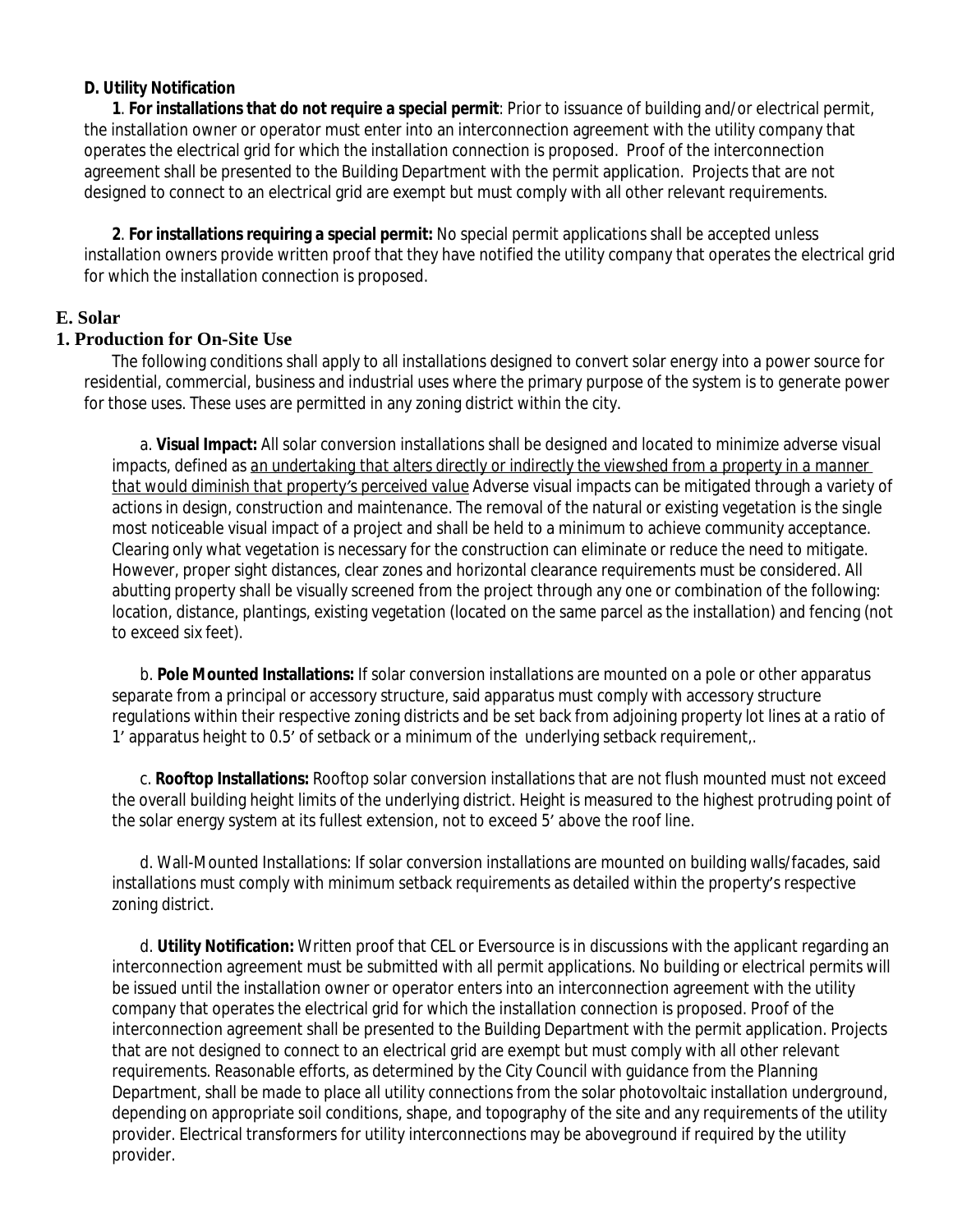# **2. Production for Off-Site Use**

The construction of a solar energy system intended for off-site generation as set forth in Chicopee City Code Chapter 275-6 and shall comply with all requirements set forth herein.

# **275-66: Burnett Road**

Regulations promulgated in Chapter 275-66, which regulate new development on Burnett Road and appurtenant streets, shall not apply to solar energy projects proposed for the Burnett Road area of the City.

- n. **Screening:** Structures must be shielded from view and/or located to avoid adverse visual impacts as deemed necessary by and in the opinion of the Site Plan Review Advisory Committee.
	- i. Landscaping:

(a) Plantings intended to provide screening shall be evergreen, installed at a minimum of 6' in height measured from the top of the root ball to the tip of the plant and spaced to create a visual barrier.

(b) Deciduous buffers: deciduous or mixed deciduous and evergreen buffers shall be a minimum of 40' wide and are counted as part of the setback.

- ii. Natural features: Natural features and features designed to appear as natural features may be employed as visual barriers. Existing vegetation (located on the same parcel as the installation) must be at least 40' in width and adequately dense to provide sufficient screening.
- iii. Fencing: Fences shall be installed at a minimum of 6'and shall be solid in appearance.
- o. **Setbacks:** The purpose of setbacks is to mitigate adverse impacts on abutting properties. For large-scale, ground-mounted solar photovoltaic installations, front, side and rear setbacks shall be as follows:
	- i. Minimum of 50'.
	- ii. Every abutting property shall be visually screened from the project through any one or combination of the following landscaping, existing vegetation and fencing (not to exceed 8'). Fencing in excess of 8' requires a variance from the Chicopee Zoning Board of Appeals.
- p. **Lighting:** Lighting of parts of the solar energy system shall be limited to that required for safety and operational purposes, and shall be designed to minimize glare on abutting properties and be directed downward with full cutoff fixtures to reduce light pollution. The City suggests the use of LED systems whenever possible to conserve electricity.
- **q. Signage**: Signs on the solar energy system shall comply with the dimensional and setback requirements of the underlying zoning regulations. Signage in districts with no signage requirements are limited to 2 signs, 3 square feet in size, maximum of 5' in height, and located in such a manner that there is an unobstructed view of the street from an access drive. Signage required for safety, emergency or by code is excluded from the signage requirements in this section.
- **r. Appurtenant Structures:** All appurtenant structures to large-scale ground-mounted solar photovoltaic installations shall be subject to reasonable regulations as adopted by the Planning Board concerning the bulk and height of structures, lot area, setbacks, open space, parking and building coverage requirements. All such appurtenant structures, including but not limited to, equipment shelters, storage facilities, transformers, and substations, shall be architecturally compatible with each other. Whenever reasonable, structures should be shielded from view by existing vegetation or plantings and/or joined or clustered to avoid adverse visual impacts
- s. **Parking:** Reasonable on-site parking is required for vehicles that will service solar energy systems. Please refer to (Parking and Loading) Chapter 275 – 40 (N)(2)(V)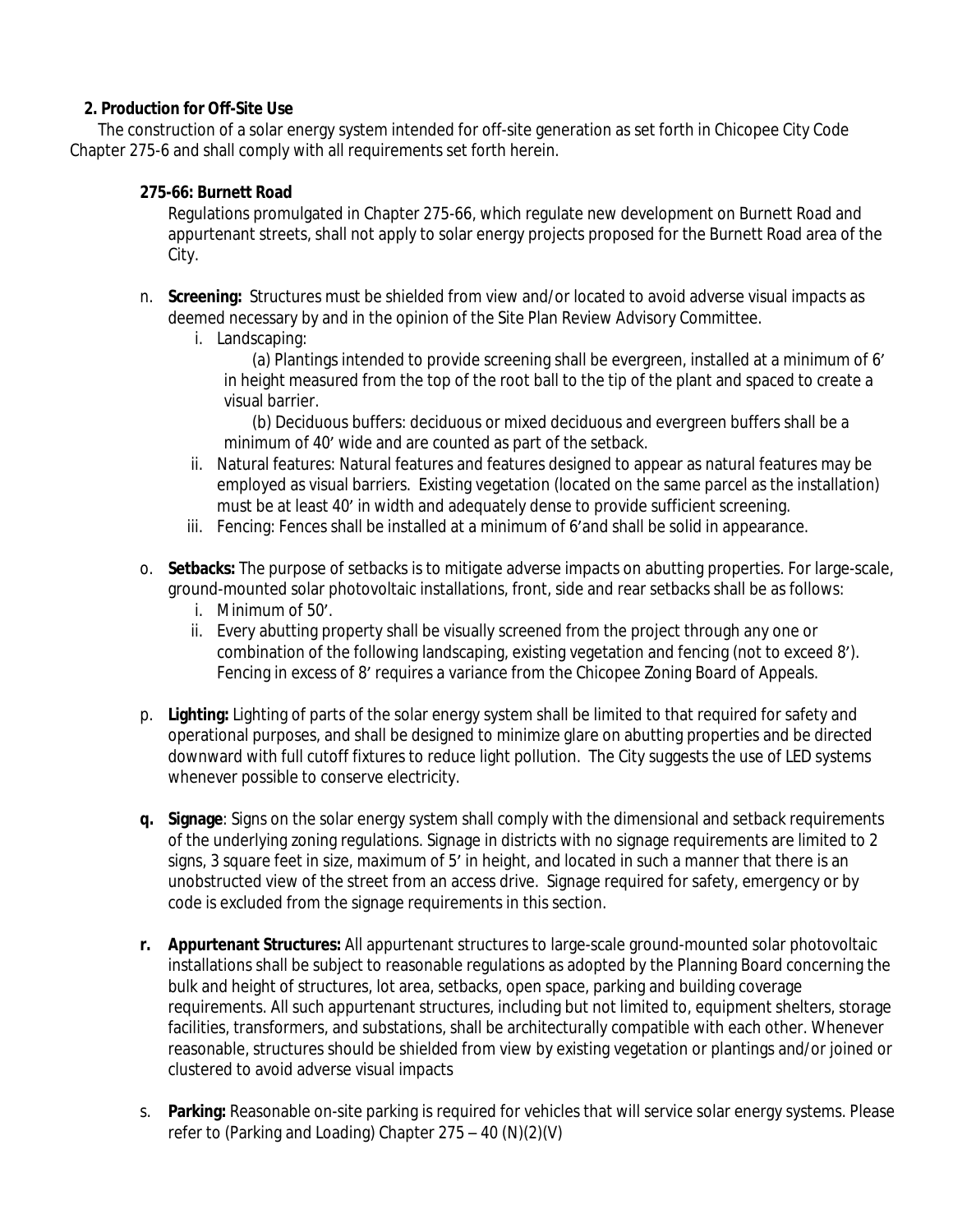- t. **Consultants:** Upon submission of an application for a renewable energy installation requiring Site Plan Review Advisory Committee Review, the Permit Granting Authority will be authorized to hire outside consultants, pursuant to MGL c.44, §53G. As necessary, the applicant may be required to pay the consultant's fees.
- u. **Emergency Services:** The applicant shall provide a copy of the project summary, electrical schematic, and site plan to local emergency service providers, as designated by the Site Plan Review Advisory Committee. Upon request, the applicant shall cooperate with local emergency services in developing an emergency response plan. All means of disconnecting the solar energy system shall be clearly marked. The applicant or system owner shall maintain a phone number and identify a responsible person for the public to contact with inquiries and complaints throughout the life of the project. The owner or operator shall be required to provide a secure, tamper proof storage box for keys or other access tools at each locked entrance to the facility and maintain a complete set of all keys or devices required to gain emergency access to all areas, buildings and equipment of the facility. The owner or operator shall designate a representative who is available 24 hours a day, 7 days a week, to respond to emergency situations. This individual shall be required to respond to an emergency situation within 45 minutes of notification.
- v. **Security:** The solar energy system shall be designed to prevent unauthorized access. Access to electrical equipment shall be locked where possible.
- w. **Operation & Maintenance Plan:** The applicant shall submit a plan for maintenance of access roads and storm water controls, as well as general procedures for operational maintenance of the solar energy system. Site access shall be maintained to a level acceptable to the local Fire Chief, Police Chief, Emergency Medical Services and Site Plan Review Advisory Committee.
- **x. Land Clearing, Soil Erosion and Habitat Impacts:** Clearing of natural vegetation shall be limited to that which is necessary for the construction, operation and maintenance of the large-scale ground-mounted solar photovoltaic installation and per best management practices of natural areas or good husbandry of the land or forest otherwise prescribed by applicable laws, regulations and bylaws and defined by Mass General Law Chapter 131, Section 140; 310 CMR Wetlands Protection; and Chicopee Stormwater Ordinance: City Code Chapter 231. The clearing of greenfields/ undeveloped landscapes and the development of such facilities is highly discouraged.
- y. **Financial Surety:** Proponents of renewable energy projects shall provide a form of surety, either through escrow account, bond or otherwise, to cover the cost of removal or failure to maintain in the event the city must maintain or dismantle, remove and properly dispose of the facility and remediate the landscape in an amount and form determined to be reasonable by the Site Plan Review Advisory Committee, but in no event to exceed more than 125 percent of the cost of removal and compliance with the additional requirements set forth herein, as determined by the applicant. Such surety will not be required for municipally or state-owned facilities. The applicant shall submit a fully inclusive estimate of the costs associated with removal and disposal, prepared by a qualified engineer. The amount shall include a mechanism for calculating increased removal and disposal costs due to inflation

## z. **Abandonment and Removal**

i. Abandonment**:** Absent notice of a proposed date of decommissioning or written notice of extenuating circumstances, the installation shall be considered abandoned when it fails to operate for more than one year. If the owner or operator of the installation fails to remove the installation in accordance with the requirements of this section within 150 days of abandonment or the proposed date of decommissioning, the city may enter the property and physically remove the installation.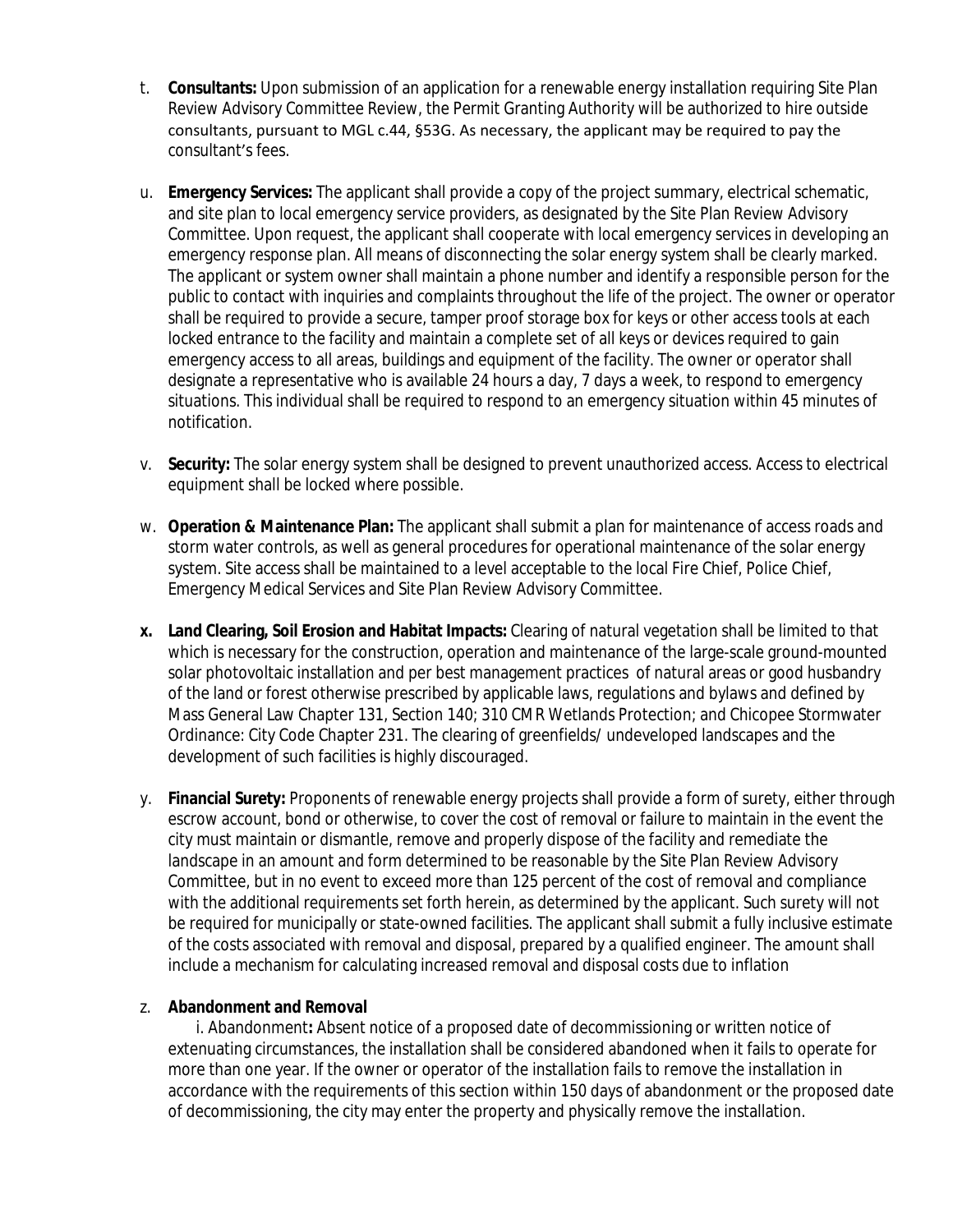ii. Removal Requirements**:** Any installation which has reached the end of its useful life or has been abandoned, shall be removed. The owner or operator shall physically remove the installation no more than 150 days after the date of discontinued operations. The owner or operator shall notify the City of Chicopee by certified mail of the proposed date of discontinued operations and plans for removal. Decommissioning shall consist of:

- (d) Physical removal of all structures, equipment, security barriers and transmission lines from the site.
- (e) Disposal of all solid and hazardous wastes in accordance with local, state and federal waste disposal regulations.
- (f) Stabilization or re-vegetation of the site as necessary to minimize erosion. The Site Plan Review Advisory Committee may allow the owner or operator to leave landscaping or designated below-grade foundations in order to minimize erosion and disruption to vegetation, at its sole discretion.

# **F. Wind**

# **3. Residential & Business Production – Individual Use**

The following conditions shall apply to all structures and devices designed to convert wind energy into a usable power source for residential, commercial, business and industrial uses where the primary purpose of the system is to provide power for those uses.

- a. Pole mounted wind conversion systems are prohibited.
- b. Building integrated wind conversion systems are permitted in all zoning districts. For the purpose of this chapter, building integrated systems refer only to systems encased within a principle or accessory building**.**

# **4. Production for Commercial Sale**

The following conditions shall apply to all structures and devices designed to convert wind energy into a usable power source for commercial sale.

- a. Pole mounted wind conversion systems are prohibited.
- b. Building integrated wind conversion systems are permitted. All such systems shall have a protective shroud to contain projectiles in the event of system malfunction.
- c. No wind energy conversion system shall be erected, used or otherwise employed if said device interrupts or disturbs radio or television signal reception.
- d. As per Chicopee Noise Ordinance: City Code Chapter 200-2, no wind energy conversion system shall be erected, used or otherwise employed if said device results in the creation of any unreasonably loud, disturbing and unnecessary noise of such character, intensity and duration, as to be detrimental to the life or health of any individual or contrary to the public welfare.
- e. Monitoring and Maintenance: The applicant shall maintain the wind energy facility in good condition. Maintenance shall include, but not be limited to, painting, structural repairs, emergency braking (stopping) and integrity of security measures. Site access shall be maintained to a level acceptable to the local Fire Chief and Emergency Medical Services. The project owner shall be responsible for the cost of maintaining the wind energy facility.
- f. e. Abandonment or Decommissioning: Removal Requirements. Any wind energy facility which has reached the end of its useful life or has been abandoned shall be removed. The owner/operator shall physically remove the facility no more than 150 days after the date of discontinued operations. Decommissioning shall consist of: (a) Physical removal of all wind turbines, structures, equipment, security barriers and transmission lines from the site. (b) Disposal of all solid and hazardous wastes in accordance with local, state, and federal waste disposal regulations. (c) Stabilization or re-vegetation of the site as necessary to minimize erosion.
- g. Financial Surety Applicants for commercial-scale wind energy facilities shall provide a form of surety, either through escrow account, bond or otherwise, to cover the cost of removal and disposal or failure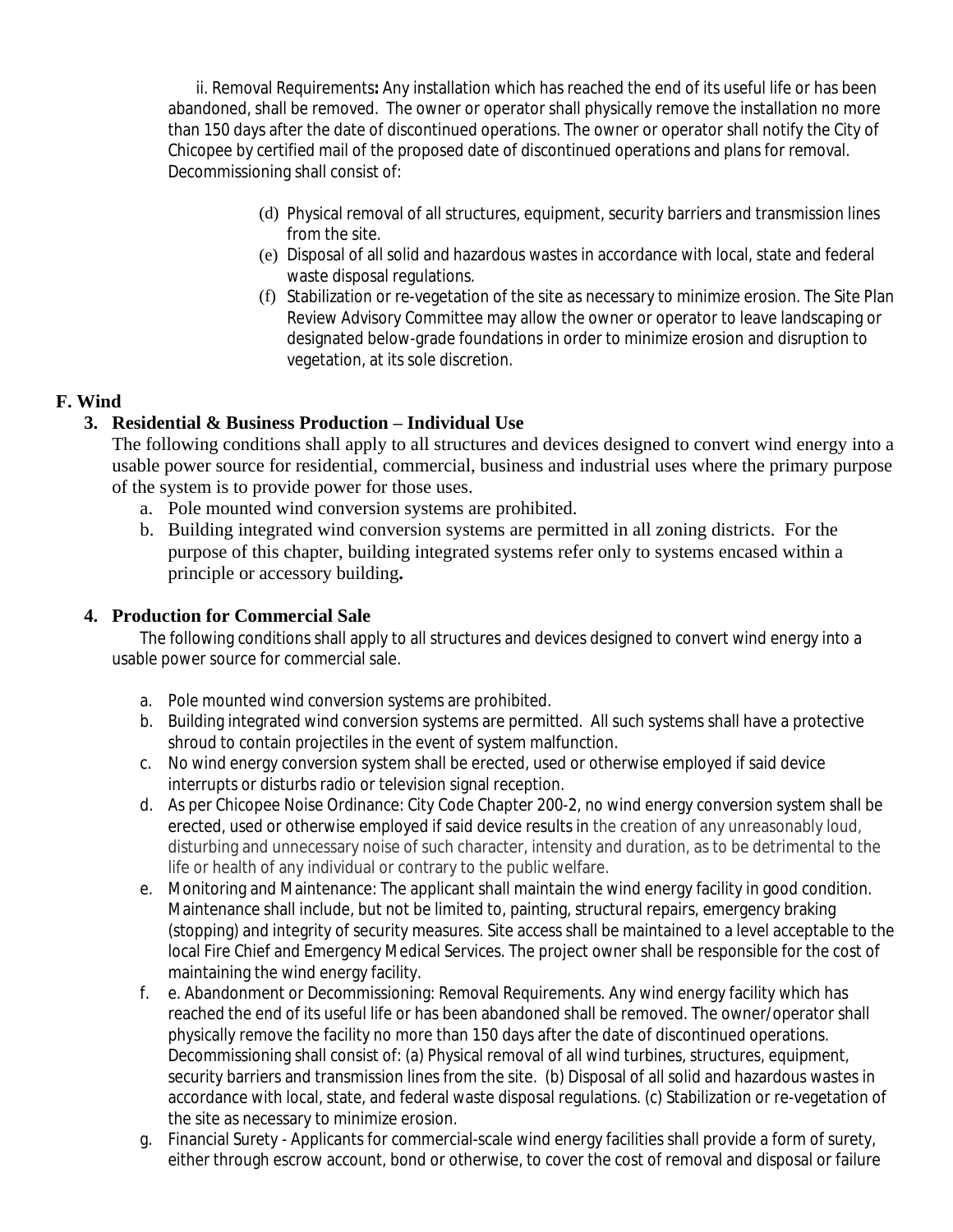to maintain in the event the city must maintain or remove the facility and remediate the landscape in an amount and form determined to be reasonable by the Site Plan Review Advisory Committee, but in no event to exceed more than 125 percent of the cost of removal and compliance with the additional requirements set forth herein, as determined by the applicant. Such surety will not be required for municipally or state-owned facilities. The applicant shall submit a fully inclusive estimate of the costs associated with removal and disposal prepared by a qualified engineer. The amount shall include a mechanism for calculating increased removal costs due to inflation.

# **G. Wood**

The Board of Health signed the following regulation on the 22<sup>nd</sup> day of March, 2007. Pursuant to Massachusetts General Laws, Chapter 111 §31 and 31C, it shall be unlawful to use, install and/or maintain outdoor wood burning devices within the City of Chicopee including, but not limited to, all outdoor wood burning stoves, boilers and furnaces. For the purposes of this regulation, outdoor wood burning stoves, furnaces and boilers shall mean wood fired devices that are located outdoors and separate from the indoor building, structure or appliance to be heated, which heats water or air and then transports the same by pipe(s) to an indoor building, structure or appliance for the purpose of providing heat and/or hot water.

If any provision of this Regulation or the application thereof to any person or circumstance shall to any extent be invalid or unenforceable, the remainder of this Regulation shall not be affected thereby and each other provision shall be valid and be enforceable to the fullest extent permitted by law.

**Carl Dietz** stated the language right now is for every foot of height that you're a half a foot set back from the property line.

**Lee Pouliot** stated we have the ability to hold these developers or residents who are putting these up to honor setback requirements within whatever they're zoned. He stated I don't think we have the legal ability to say within a certain site or context, it's altogether not an option.

**Councilor Laflamme** stated that a lot of homes with vinyl siding are melting with the skylights and solar energy system. **Lee Pouliot** stated that solar panels do not reflect, there is a reflection off of the boarder which is typically aluminum. **Lee Pouliot** agreed with Carl Dietz to add in some language honoring the same setback.

**Carl Dietz** stated existing vegetation, we've had a lot of problem with screening that is not under the control of the person who's constructed the building that is required to screen. When CEL comes through and they've cleared their right of way and the neighbors have a clear view of the factory, we have to get people to go back and do the right thing. He stated to just add "under the control of the generator".

**Carl Dietz** stated that the Site Plan Review Advisory Committee may allow things to stay onsite during the abandonment, then it couldn't be appealed.

**Carl Dietz** stated that can we define a decibel level of noise for the wind energy system.

Lee Pouliot stated that he could not find an anything in Chapter 200 regarding decibels. He stated that the State did not attach any regulations or stipulations regarding wind.

**Councilor Krampits** stated that there is a decibel in the noise ordinance.

**Carl Dietz** stated that you can use the noise ordinance to interpret this if need be.

**Attorney Garvey** stated that it distinguishes between 11:00 PM and 7:00 AM fifty decibels and all other times it's seventy decibels.

**Councilor McLellan** stated that if you don't have any place to store the energy from the winds it's spinning for nothing and there's no reason to operate it.

**Attorney Garvey** read chapter 200-2 noise ordinance.

Councilor Roy motion to approve with corrections – Councilor Krampits 2nd the motion – motion passed

Committee vote 5 – 0 favorable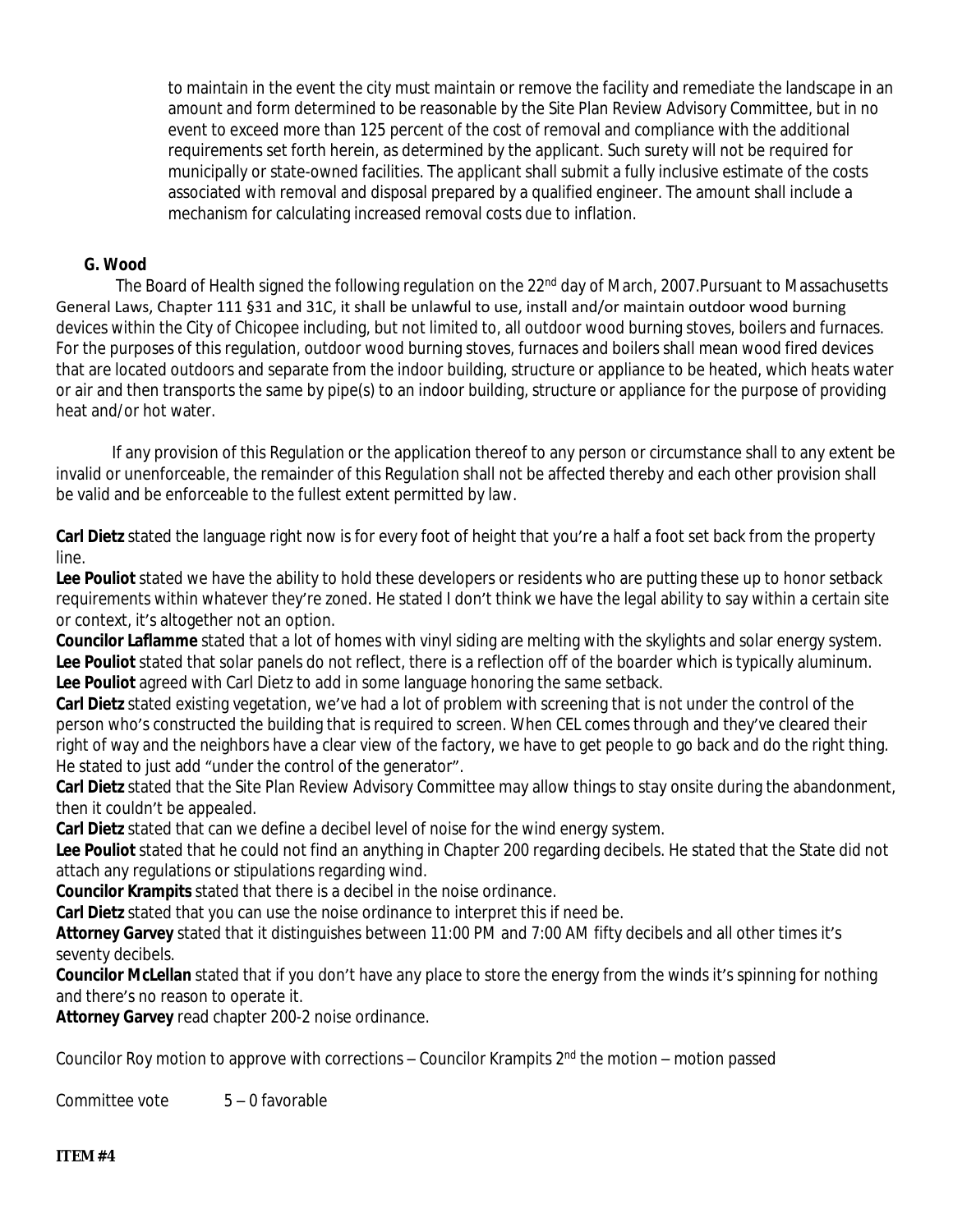Chapter 7 Ordinance Revisions – Parks Department (OPEE Positions, Recreation Positions, Aquatics, Sports League Officials)

## CHAPTER 7

#### Group 1

| Mayor<br>А.                          | \$85,000.00      |
|--------------------------------------|------------------|
| B. President of the City Council     | 13.000.00        |
| C. City Councilors (12)              | 12.000.00 (each) |
| D. Vice Chairman of School Committee | 6.500.00         |
| E. School Committee Members          | 6,000.00 (each)  |
| F. Assessors (3)                     | 60.000.00        |
| G. Treasurer                         | 75,000.00        |
| H. Collector                         | 65,000.00        |
| I. City Clerk                        | 65,000.00        |
| <b>Law Department</b><br>J.          |                  |
| a. City Solicitor                    | \$42,432,00      |
| b. Assistant City Solicitor          | 42.432.00        |
| Chief of Litigation<br>$\mathcal{C}$ | 45.316.04        |
| d.<br>Associate City Solicitor (3)   | 42.432.00 (each) |
| e. Council - Legal Counsel           | 42.432.00        |

Group 1 employees as defined above shall also be entitled to receive longevity as defined by the Administrative Employees Collective Bargaining Unit/Agreement, Health-Dental-Eye Insurance and Retirement.

#### Group 2

| K. Office of the City Council         |             |         |
|---------------------------------------|-------------|---------|
| a. Administrative Assistant           | \$43,391.25 | Grade 6 |
| b. Clerk                              | 29,104.11   | Grade 3 |
| L. Office of the Mayor                |             |         |
| a. Chief of Staff                     | \$50,004.99 | Grade 8 |
| b. Staff Assistant                    | 41,765.22   | Grade 5 |
| c. Special Projects Manager           | 41,765.22   | Grade 5 |
| d. Grant Specialist                   | 10,000.00   |         |
| M. <b>Auditing Department</b>         |             |         |
| a. Senior Accountant                  | \$59,438.70 | Grade 8 |
| <b>Office of the Treasurer</b><br>N.  |             |         |
| a. Assistant Treasurer                | \$59,804.10 | Grade 8 |
| O. Law Department                     |             |         |
| a. Paralegal                          | \$46,698.12 | Grade 6 |
| <b>Human Resources</b><br>$P_{\perp}$ |             |         |
| a. Generalist (1)                     | \$38,787.21 | Grade 5 |
| b. Benefits Coordinator               | 43,391.25   | Grade 6 |
| c. Assistant Human Resource Director  | 49,310.73   | Grade 7 |
| Q. Office of the City Clerk           |             |         |
| a. Compliance Officer                 | \$20,232.72 | Grade 4 |
|                                       |             |         |
| <b>R.</b> Planning Department         |             |         |
| a. Development Manager                | \$50,370.39 | Grade 8 |
|                                       |             |         |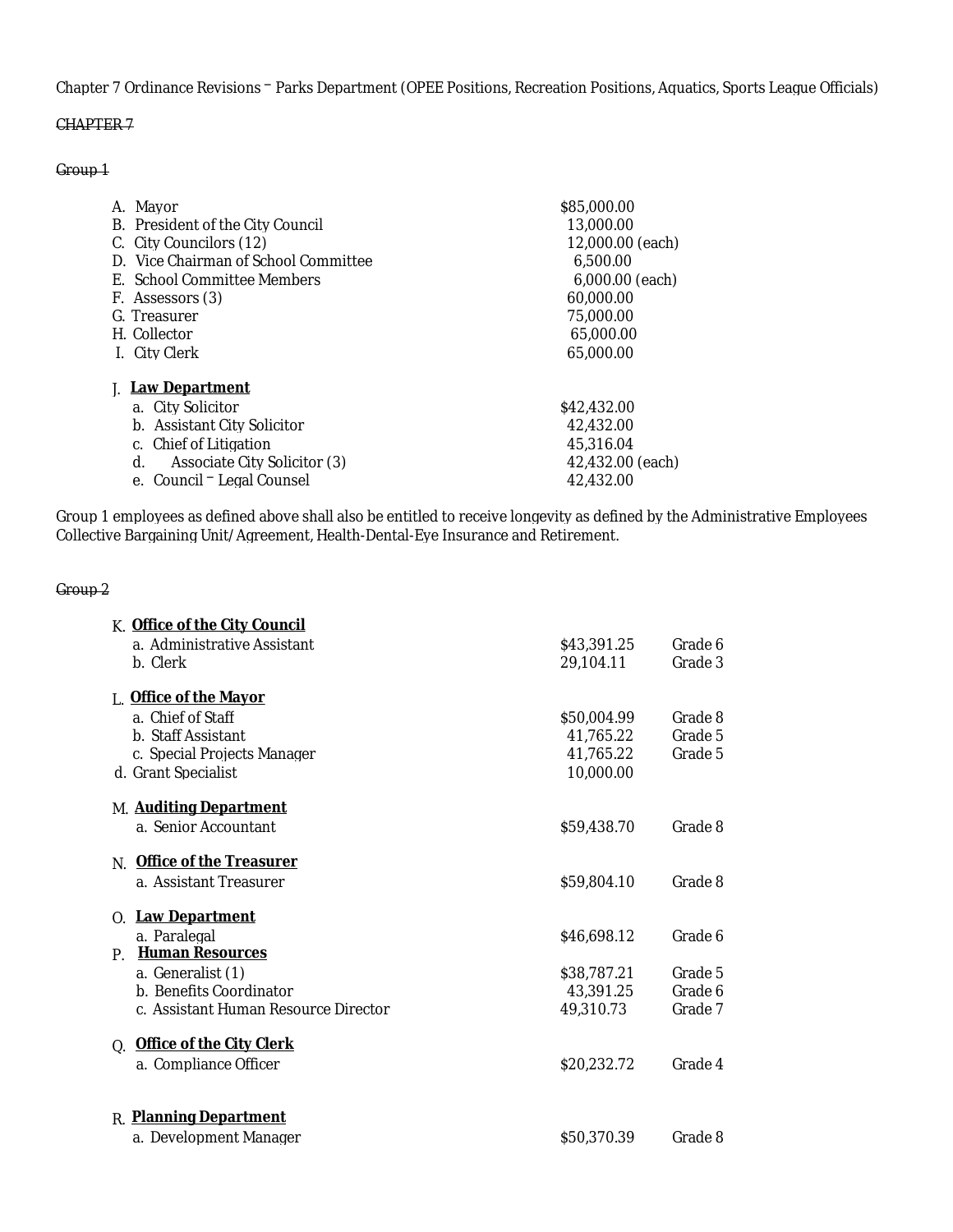### S. **Council on Aging**

a. P.T. Office Receptionist \$ 2,160.80

Group 2 employees as defined above shall also be entitled to receive those benefits as defined by the Administrative Employees Collective bargaining Unit/Agreement and will follow the non-union personnel wage scale effective July 1, 2016.

#### Group 3

| <b>T. Auditing Department</b><br>a. Assistant Auditor <sup>-</sup> Stipend | \$4,000.00                  |
|----------------------------------------------------------------------------|-----------------------------|
| U. Office of the Treasurer<br>a. Assistant Treasurer - Stipend             | \$4,000.00                  |
| V. Office of the Registrar<br>a. Board of Registrar's (3)                  | S 1.000.00 each             |
| W. Liquor License Commission<br>a. Chairman<br>b. Commissioners (4)        | \$<br>700.00<br>600.00 each |
| X. Planning Department<br>a. Environmental Stipend                         | \$10,000.00                 |
| Y. <b>Council on Aging</b><br>a., Sub. Transportation Coordinator          | S 3.149.18                  |

Group 3 employees as defined above shall NOT be entitled to any additional benefits.

The following positions shall be established by the City of Chicopee along with the following hourly rate of pay as detailed below:

### Group 4

| <u>Library Department</u><br>Z.<br>a. Part Time Page<br>b. Circulation Clerk (On-call) | \$<br>11.00 per hour<br>$11.00$ per hour |
|----------------------------------------------------------------------------------------|------------------------------------------|
| AA. Engineering Department<br>a. Seasonal Jr. Engineer                                 | \$<br>11.00 per hour                     |
| <b>BB.</b> Highway Department<br><b>Temporary Laborer</b><br>a.                        | \$<br>$11.00$ per hour                   |
| CC. Sanitation Department<br><b>Temporary Laborer</b><br>a.                            | \$<br>11.00 per hour                     |
| <b>DD. Parks Department</b><br><b>Temporary Laborer</b><br>a.                          | \$<br>$11.00$ per hour                   |
| <b>EE. Flood Control Department</b><br>a. Temporary Laborer                            | \$<br>$11.00$ per hour                   |

FF. **Golf Department**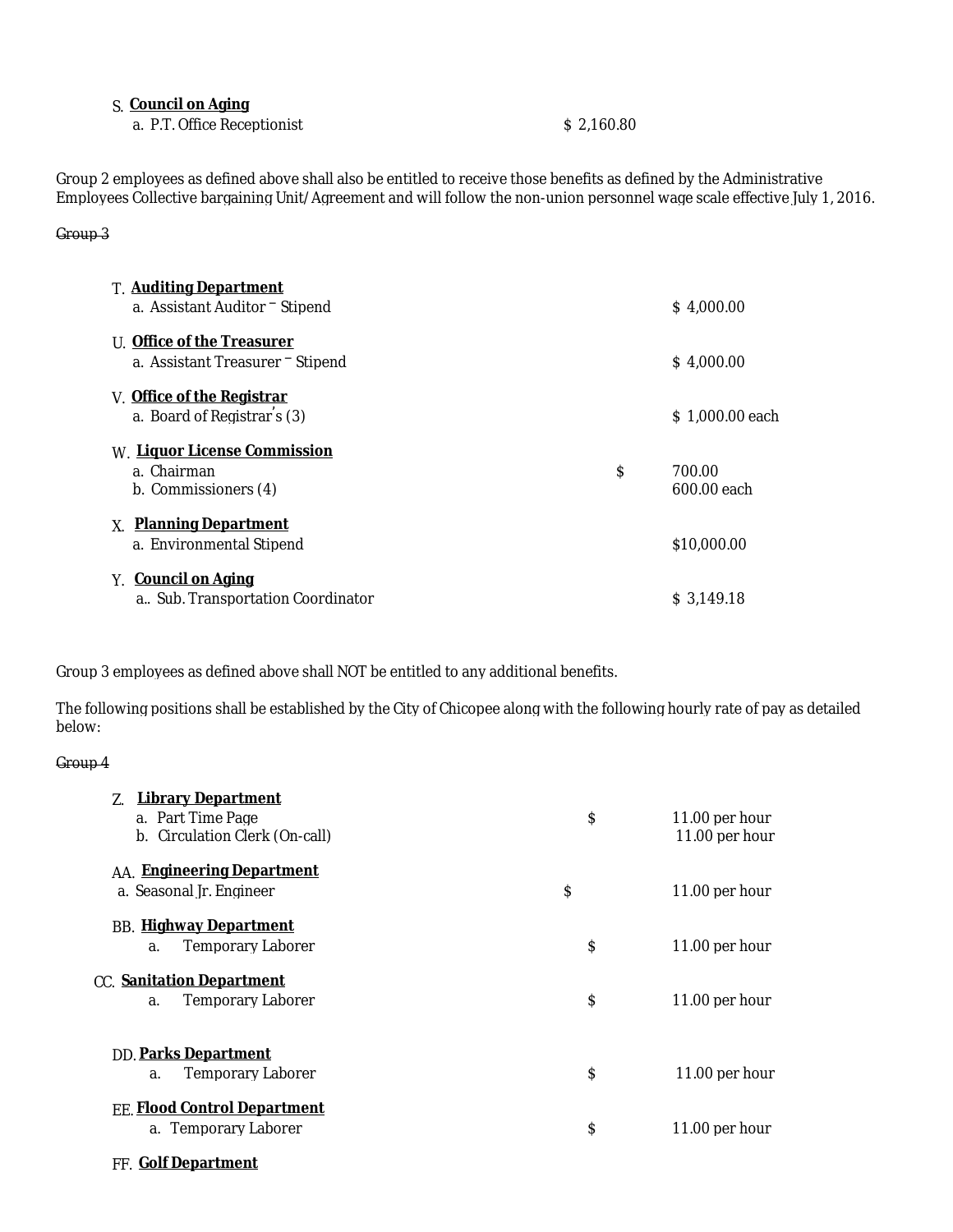| a.  | <b>Seasonal Golf Assistants</b>                           | $\mathsf S$ |                           | 11.00 per hour |
|-----|-----------------------------------------------------------|-------------|---------------------------|----------------|
| b.  | Pro-Shop Assistant                                        |             |                           | 12.00 per hour |
| c.  | Cashiers                                                  |             |                           | 12.00 per hour |
|     | GG. Water Department                                      |             |                           |                |
| a.  | <b>Seasonal Employees</b>                                 |             | $\boldsymbol{\mathsf{S}}$ | 11.00 per hour |
|     | HH. Waste Water Treatment Plant                           |             |                           |                |
|     | a. Temporary Laborer                                      | \$          |                           | 11.00 per hour |
| b.  | Intern                                                    |             |                           | 12.42 per hour |
| II. | <b>Parks &amp; Recreation Department</b>                  |             |                           |                |
| a.  | Ranger                                                    | \$          |                           | 11.00 per hour |
| b.  | <b>Special Care Taker</b>                                 |             |                           | 11.00 per hour |
| c.  | Lifeguard                                                 |             |                           | 11.00 per hour |
| d.  | Head Lifeguard                                            |             |                           | 14.00 per hour |
| e.  | Leader of Recreation/Art                                  |             |                           | 14.00 per hour |
| f.  | <b>Assistant Recreation Leaders</b>                       |             |                           | 12.00 per hour |
| g.  | Youth Basketball Scorekeeper 1/game (Age 9-10)            |             |                           | 11.00 per hour |
| h.  | Youth Basketball Scorekeeper 1/game (Age 11-12)           |             |                           | 12.00 per hour |
| i.  | Youth Basketball Scorekeeper 1/game (Age 13-14)           |             |                           | 13.00 per hour |
| j.  | Youth Basketball Referee 2/game (Age 9-10)                |             |                           | 12.00 per hour |
| k.  | Youth Basketball Referee 2/game (Age 11-12)               |             |                           | 15.00 per hour |
| l.  | Youth Basketball Referee 2/game (Age 13-14)               |             |                           | 18.00 per hour |
| m.  | Youth Soccer Referee 2/game (Age 9-10)                    |             |                           | 11.00 per hour |
| n.  | Youth Soccer Referee 2/game (Age 11-12)                   |             |                           | 12.00 per hour |
| 0.  | Youth Soccer Referee 2/game (Age 13-14)                   |             |                           | 13.00 per hour |
| p.  | Youth Baseball Umpire 1/game (Age 8-10) or 3rd-4th grade  |             |                           | 22.00 per hour |
| q.  | Youth Baseball Umpire 1/game (Age 11-12) or 5th-6th grade |             |                           | 25.00 per hour |
| r.  | Youth Baseball Umpire 1/game (Age 13-14) or 7th-8th grade |             |                           | 30.00 per hour |
| S.  | Youth Softball Umpire 1/game (Age 8-10) or 3rd-4th grade  |             |                           | 18.00 per hour |
| t.  | Youth Softball Umpire 1/game (Age 11-12) or 5th-6th grade |             |                           | 25.00 per hour |
| u.  | Youth Softball Umpire 1/game (Age 13-14) or 7th-8th grade |             |                           | 28.00 per hour |
| V.  | <b>Camp Director</b>                                      |             |                           | 16.25 per hour |
| W.  | <b>Assistant Director</b>                                 |             |                           | 15.00 per hour |
| X.  | Specialist                                                |             |                           | 14.00 per hour |
| y.  | <b>Senior Counselors</b>                                  |             |                           | 13.00 per hour |
| Z.  |                                                           |             |                           |                |
| aa. | Junior Counselors                                         |             |                           | 12.00 per hour |
| bb. | <b>Aquatics Director</b>                                  |             |                           | 15.00 per hour |
| cc. | Lifeguard Instructor                                      |             |                           | 13.50 per hour |
|     | <b>JJ.</b> Police Department                              |             |                           |                |
| a.  | <b>Special Patrolmen</b>                                  |             |                           | 11.00 per hour |
| b.  | <b>Special Sergeant</b>                                   |             |                           | 11.00 per hour |
| C.  | Special Lieutenant                                        |             |                           | 12.00 per hour |
| d.  | <b>Special Captain</b>                                    |             |                           | 13.00 per hour |
|     | <b>KK. MIS Department</b>                                 |             |                           |                |
|     | a. Intern                                                 |             | S                         | 12.00 per hour |
|     | LL. Law Department                                        |             |                           |                |
|     | a. Legal Intern (2)                                       |             | \$                        | 15.00 per hour |
|     | MM. Planning Department                                   |             |                           |                |
| a.  | Intern $(2)$                                              |             | \$                        | 17.50 per hour |
|     | 00. Human Resources                                       |             |                           |                |
| a.  | <b>Temporary Clerk</b>                                    |             | \$                        | 11.00 per hour |
|     |                                                           |             |                           |                |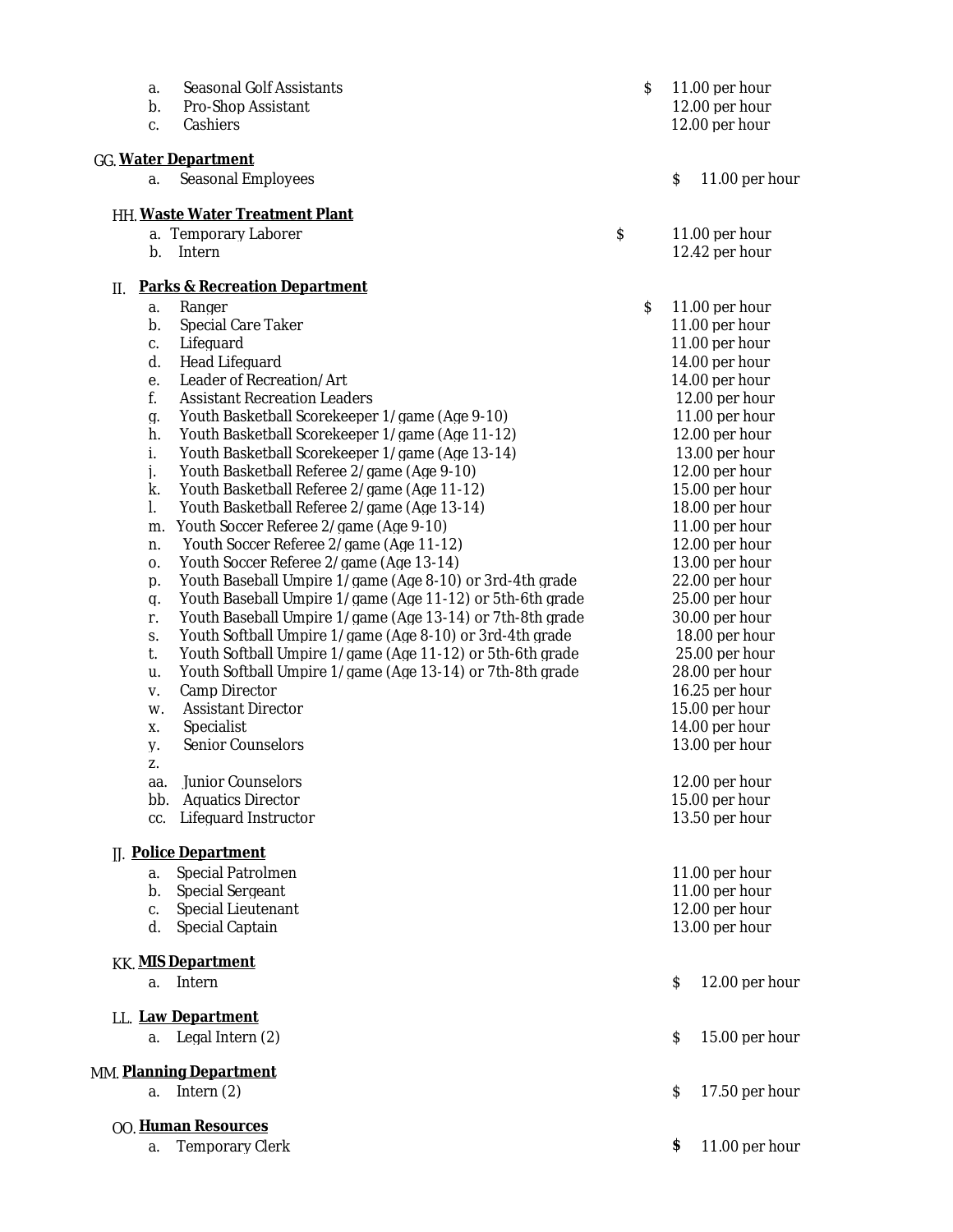Group 4 employees as defined above shall NOT be entitled to any additional benefits.

## Group 5

- A. Police Chief
- B. Fire Chief

The regular, full-time Fire Chief and the regular, full-time Police Chief of the City of Chicopee shall receive an annual compensation which shall not be less than (2) times the highest annual rate of compensation of a regular, full time firefighter, or a regular, full time police officer or patrolman, as the case may be.

In addition, parity shall be maintained relative to compensation rates paid to the Police Chief and the Fire Department Chief for the City of Chicopee.

The highest annual rate of regular, full time firefighter, or a regular full time police officer or patrolman, is to be construed and interpreted as the "base rate" and shall not include any other additional forms of compensation and, if given this definition, the rates of the Fire Chief and the Police Chief would mathematically come out to different levels of compensation, then the lower rate shall be adjusted to the higher rate in order to maintain parity between the two Department Heads.

Group 5 employees as defined above shall also be entitled to receive those benefits as defined by the Patrolmen and Firefighter Collective bargaining Unit/Agreement.

Said ordinance changes to be effective upon passage.

**Carolyn Porter** stated that the Umpires rate is relative to what everyone else is paying. She stated that they get paid per game. **Councilor Walczak** stated he has some concerns. The Assistant Recreation leaders received a dollar raise last year because of the minimum wage, why are we giving them another dollar. Our positions don' t start until the end of June so they can take another job.

**Carolyn Porter** stated that everyone received that raise if you worked at McDonalds, Dunkin Donuts etc. and we are competing with all of those positions. Our jobs only run for six weeks so we have to be a little bit more competitive. We're looking for people who have an ability to relate to kids, have some level of responsibility so we are looking for somebody who's a step above that.

**Councilor Walczak** asked if you have a shortage of people applying for these jobs.

**Carolyn Porter** stated yes for the kind of people that we want for these positions.

**Councilor Walczak** stated that the City if not obligated to follow the State minimum wage.

**Councilor Walczak** stated that the only group I would recommend that you upgrade would be the Life Guards and Aquatic Directors.

**Councilor McLellan** stated since we all have so many questions about applicants do you think you can rework this and submit it to us another time.

**Councilor Tillotson** stated that we need to do something tonight; the kids are going to start work next week.

**Councilor Walczak** stated that we have DPW workers and teachers that haven' t had a raise in a long time.

**Carolyn Porter** stated that they are very short seasonal positions. It's not up to me to come down here and ask for the DPW or Golf raises. She stated that there are raises deserved in other departments and I can' t control that.

**Councilor Laflamme** stated that if this was a fulltime job I would agree with Councilor Walczak. All departments are just as important as yours.

**Carolyn Porter** agreed

Councilor Krampits motion to approve  $\bar{c}$  Councilor Roy  $2<sup>nd</sup>$  the motion  $\bar{c}$  motion passed

Committee vote 4 – 0 favorable

## **ITEM #5**

Delete Chapter 132 Sections 2-11 And insert in place there of Chapter 132 Code Enforcement, Municipal Fines, and Appeals

## **CHAPTER 132 CODE ENFORCEMENT, MUNICIPAL FINES, AND APPEALS**

**§132-2 PURPOSE**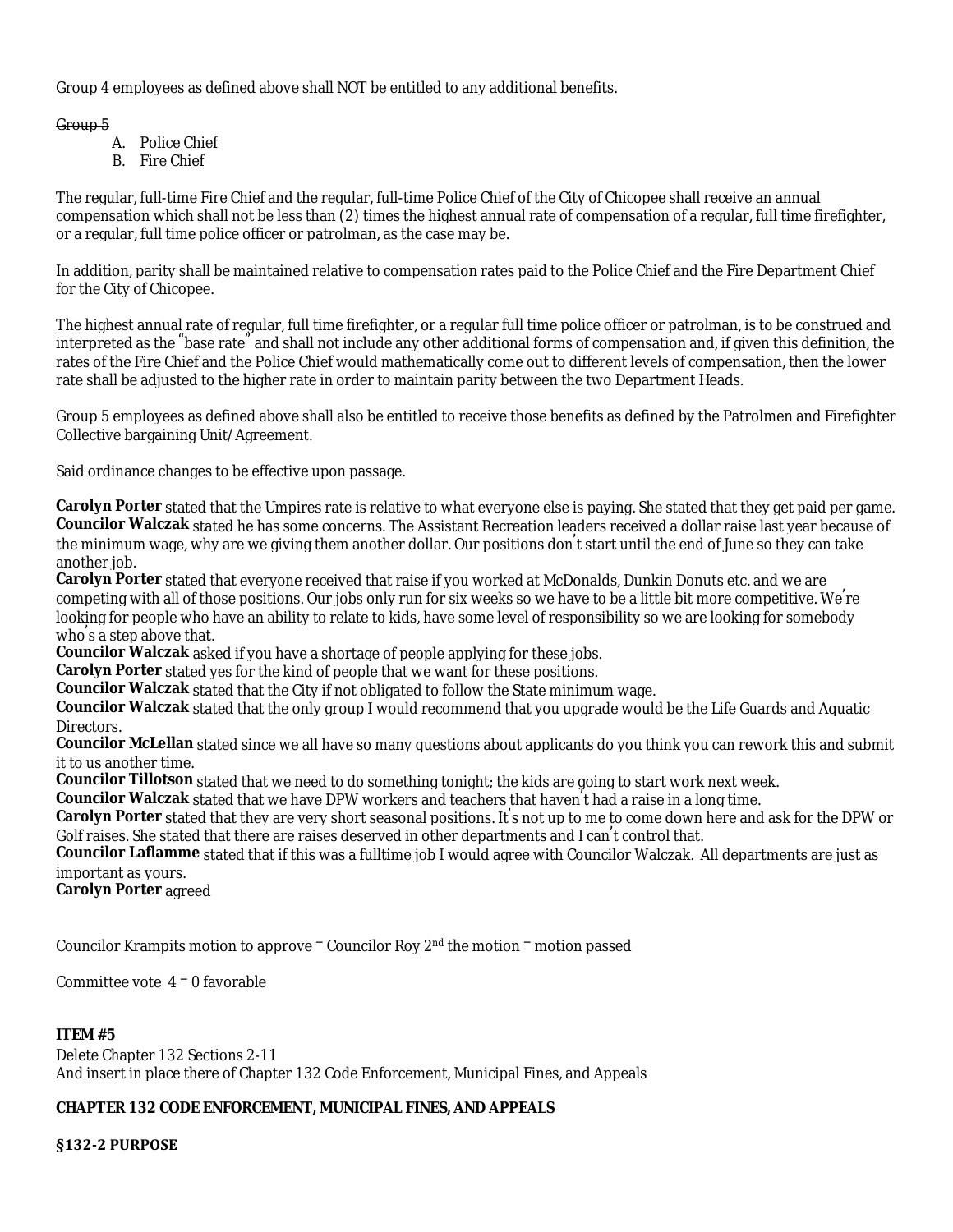The purpose of this section is to provide a schedule and procedure within City government for the payment and appeal of municipal fines and the disposition of violations of any ordinance, rule, or regulation of any municipal officer, board or department the violation of which is subject to a specific penalty. Chapter 40U authorizes the City to adopt this ordinance. The provisions of Chapters 109, 144, 160, 169, 172, 188, 200, 206, 223, 239, 243, 256, 262, and 269 of the City Code and any violations of Section 21D of Chapter 40 of the Massachusetts General Laws enforceable by the City with a specific fine shall be enforced through the process and fine schedule set out below unless the City chooses to seek any other available remedy from the Housing Court or any Court of similar jurisdiction of the Commonwealth should such a remedy be determined more appropriate under the circumstances.

### **§132-3 DEFINITIONS**

"City" shall mean any employee or department authorized to make violation determinations and issue tickets.

"Municipal Hearing Officer" shall mean a person appointed by the appointing authority of a municipality to conduct Hearing of alleged code violations pursuant to this chapter of the City code.

"Unpaid charge" shall mean an unpaid fine incurred as a result of a violation of a rule, regulation, order, or ordinance regulating the housing, sanitary, or municipal snow and ice removal requirement.

"Enforcing person" shall mean police officers, inspectors, department heads or any employees charged with reviewing violations of any City ordinance or relevant state statute and issuing tickets for those violations.

### **§132-4 MUNICIPAL HEARING OFFICER**

The Mayor will appoint the City's Hearing Officer every January 2 to hear all appeals of citations issued under this ordinance. The Hearing Officer will hear appeals of citations issued under this chapter.

### **§132-5 ENFORCING PERSONS, ISSUING TICKETS, NOTICE TO THE OFFENDER AND THE HEARING OFFICER, AND ADMINISTRATION OF TICKETS**

- A. Any employee or inspector who is tasked by their department with identifying violations of the Chapters listed in Section 132-1 or Section 21D of Chapter 40 of the Massachusetts General Laws and enforcing those violations will be identified as the enforcing person for the purposes of this chapter. Every enforcing person who takes notice of a violation of a rule, regulation, order, or ordinance regulating the housing, sanitary or snow and ice removal requirement shall provide the offender with a notice forthwith, which shall be in tag or ticket form, to appear before the Hearing Officer or the Hearing Officer's designee during regular office hours, not later than 21 days after the date of such violation. All tickets or tags shall be prepared in triplicate.
- B. The tag or ticket shall be affixed securely to the building or, for a building with an onsite professionally-managed property office, delivered to the office during normal business hours and shall contain, but shall not be limited to: the date, time and place of the violation, the specific violation charged, the name and identification or badge number of the officer or enforcing person and his department, a schedule of payment for established fines and instructions for return of the tag.
- C. The City shall utilize an electronic form and system of issuing citations that assimilates and interfaces with the existing software used by the City to provide for the uniform and efficient processing of all documentation from the issuance of electronic tickets, the adjudicatory process, and ultimate disposition of the fines imposed by the electronic ticketing process. The City shall be responsible for working with the hearing officer to manage the public docket generated by the documentation of violations, the record keeping process of adjudication, and the imposition of fines and liens with the cooperation of the Collector's Office if needed or as required by this chapter or any state statute.

#### **§132-6 PROCESSING CITATIONS, RESPONSE BY VIOLATOR, OBJECTIONS TO THE VALIDITY OF THE CITATION, AND PENALTIES FOR NONPAYMENT**

A. Within three business days after completion of each shift, the officer or enforcing person shall give to his department head or supervisor those copies of each notice of a violation issued during such shift. The department head or supervisor shall retain and preserve one copy and shall, not later than the beginning of the next business day after receipt of the notice, deliver another copy to the Hearing Officer before whom the violator has been ordered to appear. The Hearing Officer shall coordinate and maintain a docket of all such notices.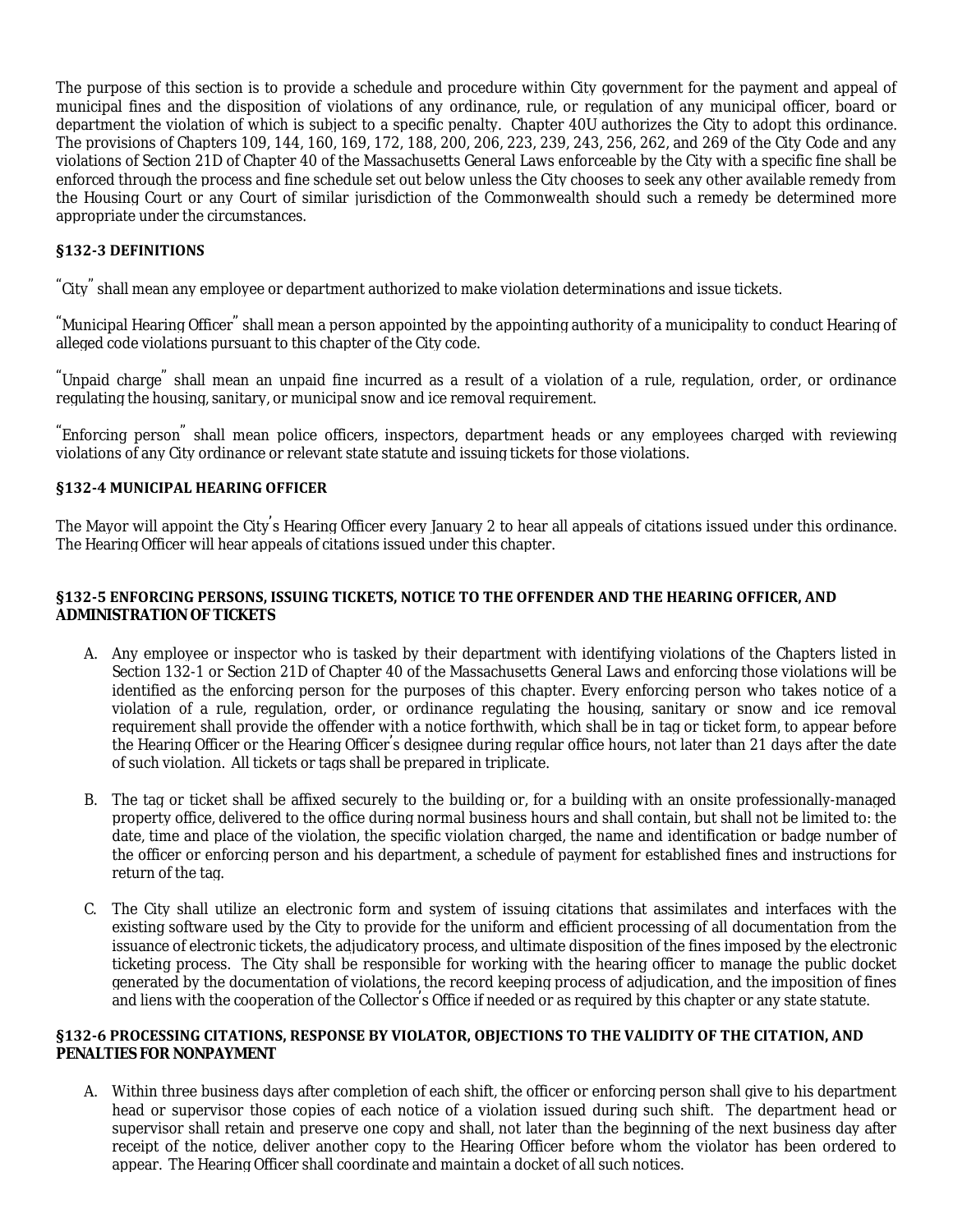B. Where a notice of violation is issued for code violations, the alleged violator, within 21 days, shall return the notice of violation by mail, personally or by an authorized person, to the hearing officer and shall either: (1) pay in full the scheduled fine by check, postal note, money order and send said payment to the Collector's Office; or (2) request a hearing before the Hearing Officer in which case the request for appeal shall be forwarded to the Hearing Officer for scheduling. Each violation issued shall contain a statement explaining the procedure to adjudicate the violation by mail. Any amounts paid shall be payable to the City of Chicopee and forwarded to the Collector's Office for proper posting.

If a fine remains unpaid for 21 days and no hearing has been requested, a letter shall be sent by the Hearing officer to the property owner of record's mailing address and, if appropriate to the local individual or property management company responsible for the maintenance of the property, with a processing fee of \$10, notifying him that the fine shall be paid within 30 days after the receipt of that notice unless within 14 days of receiving that notice the property owner requests a hearing before the hearing officer and swears in writing under the pains and penalties of perjury that the property owner did not receive the notice of violation. If the fine remains unpaid after that 30 day period, additional penalties and interest may be attached. Thereafter, any fine and additional penalties and interest that may be attached and which remain unpaid shall become an additional assessment on the property owner's tax bill.

Such amount and cost relative thereto may also be a lien upon such real estate as provided in section 42B of Chapter 40 of the Massachusetts General Laws. The City's determination of whether to place a lien on the property may involve the number of and the dollar amount of the violations on the property. The property owner of record shall be notified by certified mail of the lien on the property. No lien shall be removed without notice from the tax collector that all such matters have been disposed of in accordance with the law. Additional charges equal to the amount required to file the lien and the amount required to release the lien shall be assessed against the owner of record for the purpose of ensuring that all costs associated with filing the release are recovered.

C. Any person notified to appear before the hearing officer, as provided herein may, without waiving the right to a hearing provided by this chapter and without waiving judicial review as provided in section 14 of chapter 30A of the Massachusetts General Laws, challenge the validity of the violation notice and receive a review and disposition of the violation from the hearing officer by mail. The alleged violator may, upon receipt of the notice to appear, send a signed statement of objections to the violation notice as well as signed statements from witnesses, police officers, government officials and other relevant parties. Photographs, diagrams, maps and other documents may also be sent with the statements. Any statements or materials sent to the hearing officer for review shall have attached the person's name and complete address as well as the ticket number and the date of the violation. The hearing officer shall, within 21 days after receipt of such material, review the material and either dismiss or uphold the violation and notify the alleged violator by mail of the disposition of the hearing. If the outcome of the hearing is against the alleged violator, the hearing officer shall explain the reasons for the outcome on the notice. Such review and disposition conducted by mail shall be informal, the rules of evidence shall not apply and the decision of the hearing officer shall be final, subject to any hearing provisions provided by this chapter or to judicial review as provided in said section 14 of said chapter 30A of the Massachusetts General Laws.

#### **§132-7 CONTESTING VIOLATIONS OF SECTION 21D OF CHAPTER 40 AND THE STATE SANITARY OR BUILDING CODES**

A. Notwithstanding section 21D of chapter 40, a person who desires to contest a violation of any City ordinance alleged in a notice to appear, pursuant to violations issued by the City in accordance with said section 21D of said chapter 40, shall request in writing a hearing before the hearing officer. The notice to appear shall be in the format specified in said section 21D of said chapter 40, except that the third copy of the notice shall be submitted to the municipal hearing officer unless the ticket was produced by an automated ticketing device. If the alleged violator requests a hearing before the municipal hearing officer in a timely manner, the municipal hearing officer shall schedule a hearing not later than 45 days after receiving the hearing request. The municipal hearing officer shall duly notify the alleged violator of the date, time and location of the hearing. When a hearing notice is sent, the alleged violator shall be given an opportunity to request a rescheduled hearing date. The municipal hearing officer so designated shall not be an employee or officer of the department associated with the issuance of the notice of violation.

The municipal hearing officer shall receive training in the conduct of administrative Hearing. The hearing and disposition shall be informal and shall follow the rules set forth in chapter 30A of the Massachusetts General Laws. Rules for judicial proceedings shall not apply. In conducting the hearing, the municipal Hearing Officer shall determine whether there was a violation.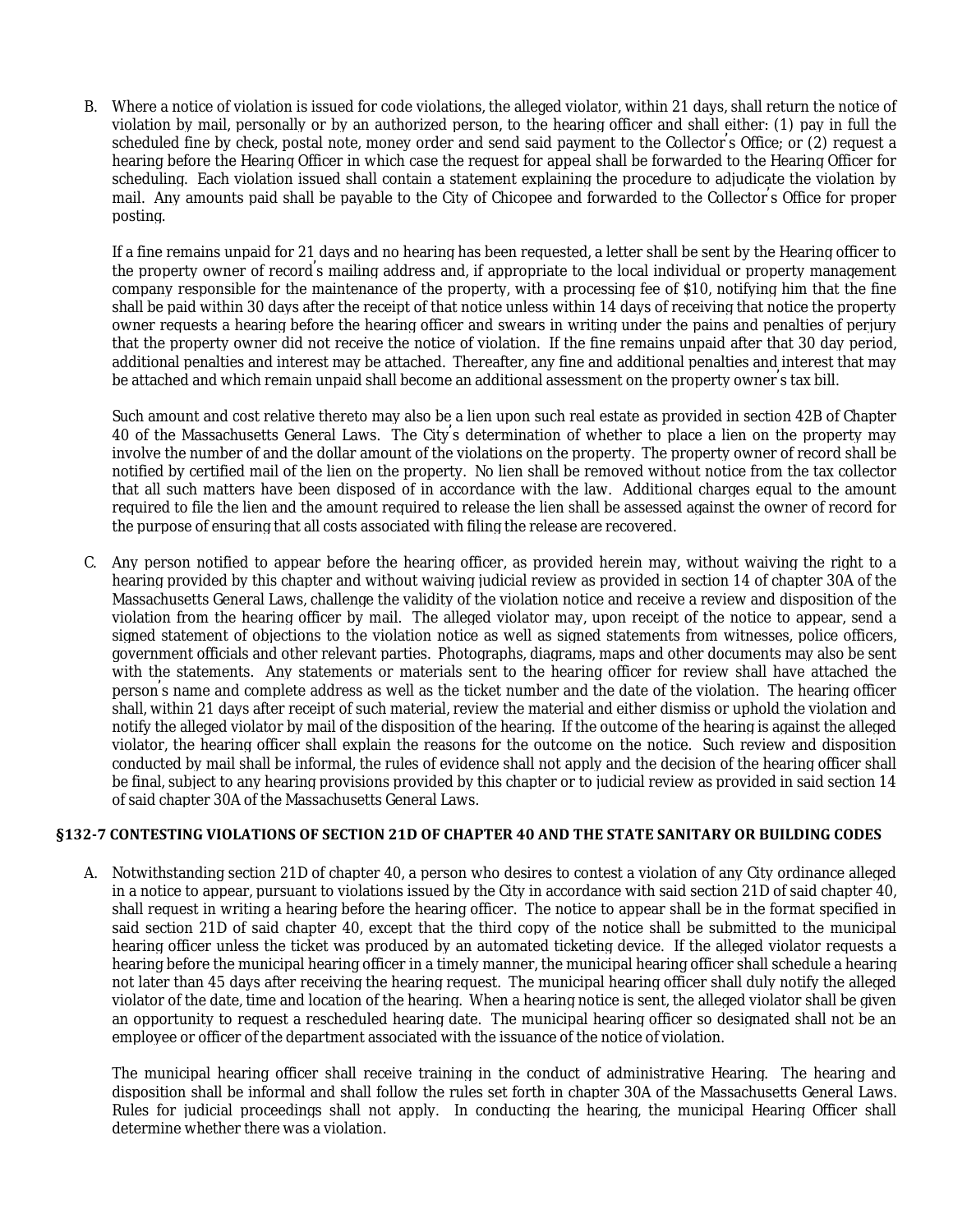B. Any person aggrieved by a decision of the municipal hearing officer may appeal to the district court, housing court or other court of competent jurisdiction pursuant to section 21D of chapter 40 of the Massachusetts General Laws, on a form provided by the City, and shall be entitled to a de novo hearing before a clerk magistrate of the court. The court shall consider such appeals under a civil standard. The aggrieved person shall file the appeal within 10 days after receiving notice of the decision from the municipal hearing officer who conducted the hearing.

### **§132-8 FAILURE TO PAY AND PERSISTENT VIOLATIONS**

Any person who has received a notice of violation issued in accordance with this chapter who, within the prescribed time, fails to pay the same or fails to request a hearing before the municipal hearing officer or who fails to appear at the time and place of the hearing, shall be deemed responsible for the violation as stated in the notice of violation. Such finding of responsibility shall be considered prima facie evidence of the violation in a civil proceeding regarding that violation and shall be admissible as evidence in a subsequent criminal proceeding. If a person fails to appear at a scheduled hearing without good cause, the appeal shall be dismissed and the violator shall waive any further right of appeal.

If the condition which caused the notice of violation to issue continues to exist, the finding of responsibility may also be used by the City as prima facie evidence of the existence of a violation in any proceeding to suspend or revoke any license, permit or certificate issued by the City relative to that building, structure or premises pending the correction of the condition and the City may pursue any remedy at law through the pursuit of injunctive relief in the Courts of the Commonwealth.

### **§132-9 SCHEDULE OF FINES**

- A. There shall be a fine of \$25.00 for each incident of improper or failure to remove accumulated snow and ice and for each day the condition is not remediated.
- B. Dogs: There shall be a \$50 fine for any incident resulting in a violation of Chapter 144 of the City code regarding the keeping of and existence of dogs or other animals in the City. The owner of any dangerous or vicious dog, if said animal is found on property not owned or controlled by its owner or not restrained in a secure area per Subsection B of Section 23 of chapter 144, shall be subject to a fine of \$250.
- C. Any person, firm or corporation committing Fire Prevention violations or any provisions of Chapter 160 of the City code shall be fined \$100 for each offense; and a separate offense shall be deemed committed on each day during or on which a violation occurs or on which a violation continues.
- D. Any misuse or unauthorized use of the Chicopee municipal golf course as defined by chapter 172 of the City code shall be fined \$250.
- E. Whoever commits a Parks and Recreation violation of a provision of Chapter 206 or any regulation established by the Parks Commission or the Cemetery Commission, whether included herein or hereafter enacted, shall, unless other provision is expressly made, be liable to a penalty of not more \$20 for each offense.
- F. Any person violating any provision of Chapter 223 regarding recycling regulations shall be fined \$100 for each violation.
- G. Any person who violates any provision of Chapter 239 of the City code regarding spray paint and indelible markers shall be fined \$200 for the first offense and \$300 for each subsequent offense within a year of the first offense.
- H. Whoever shall refuse or neglect to comply with the provisions of Article I of Chapter 243 of the City code regarding street numbering within 30 days after a notice, in writing, delivered to the owner or occupant of such tenement or building, of the number or numbers so assigned by the City Engineer shall, for each and every offense, be liable to a penalty of \$100.
- I. Any person, firm or corporation violating any of the provisions of chapter 257 of the City code by removing any wood, trees, bushes or other flora from any City property without the express written consent of the Tree Warden and Superintendent of Public Works shall be subject to a fine of \$300. Each day's continuance of a violation and each tree removed shall be considered a separate offense.
- J. Any person who violates chapter 262 of the City code by illegally storing unregistered or abandoned vehicles or otherwise violates the state sanitary code in their possession of vehicles shall be fined \$100 for the first offense or incident and \$100 for each subsequent day the condition persists.
- K. Any person committing a violation of chapter 111 of the Massachusetts General Laws or regulations derived from the state sanitary code and enforceable by the City Health Department shall be \$50 per violation and \$50 per day of a persisting violation.
- L. Any person violating any provision of the state building code shall be fined \$100 per violation per day that the condition or illicit activity persists.
- M. Any person who violates any other provision of the City code not enumerated above shall be fined \$20 per incident per every day the condition or illicit activity persists.